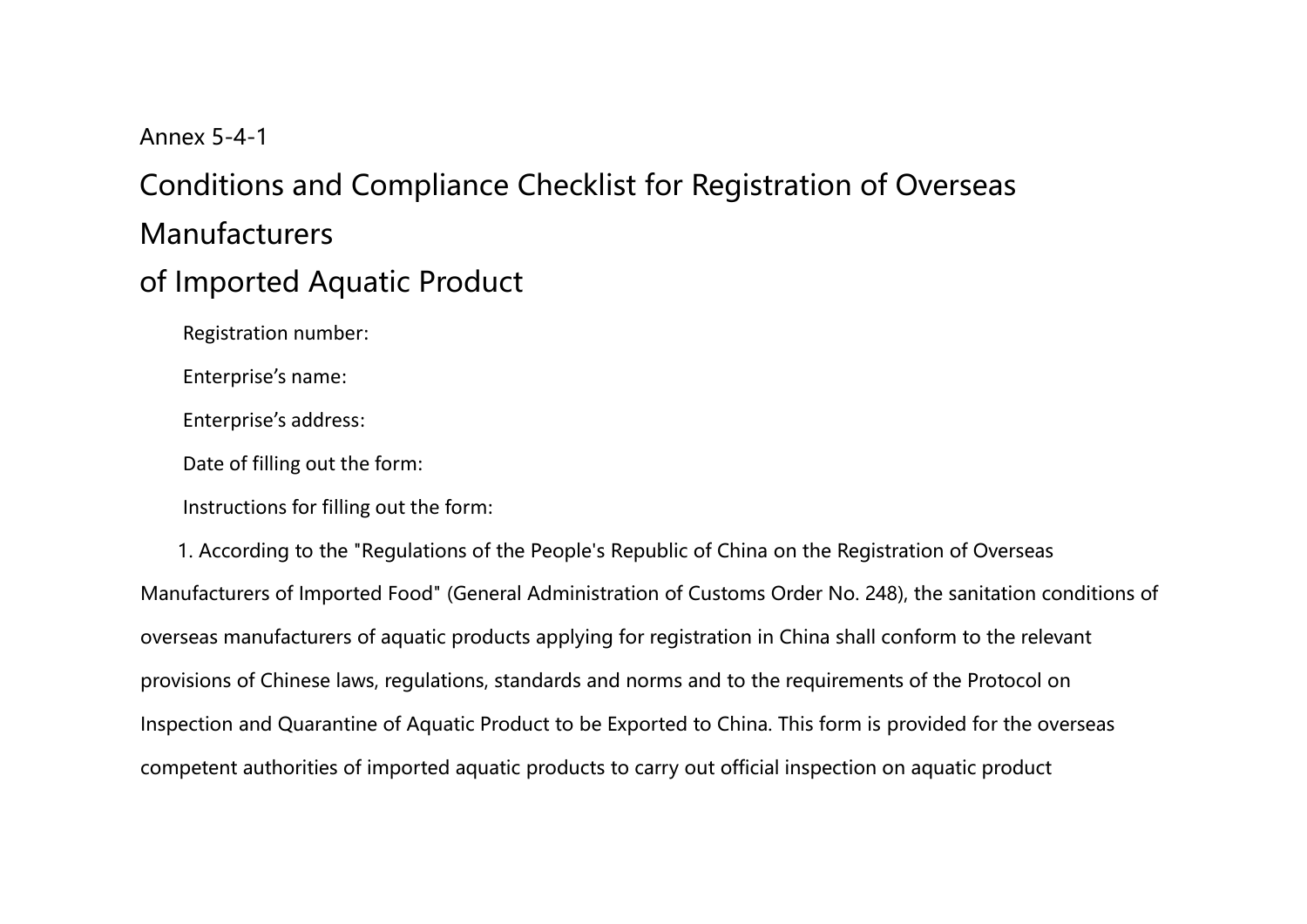manufacturers according to the listed main conditions and basis and in accordance with the key points of inspection; meanwhile, the overseas manufacturers of aquatic products shall fill in and submit the supporting materials based on the listed main conditions and basis, and self-inspection should also be carried out according to the key points of the inspection for the self-assessment before the application for registration of enterprises.

2. Overseas competent authorities and overseas manufacturers of aquatic products should determine the conformity based on the actual situation of the inspection.

3. The submitted materials shall be filled out in Chinese or English, and the contents shall be true and complete. The annexes should be numbered, and the number and contents of the annexes shall correspond to the item number and contents in the column of "Filling-in Requirements and Supporting Materials". Besides, the directory of annexes to supporting materials should also be submitted.

4. "Aquatic products" refers to aquatic animal and plant products and their products made thereof edible for humans, including aquatic animal products and their products made such as jellyfish, molluscs, crustaceans, echinoderms, cephalopods, fish, amphibians, reptiles, aquatic mammals, as well as marine plant products and their products made such as algae, excluding living aquatic animals and propagating materials of aquatic animal and plant.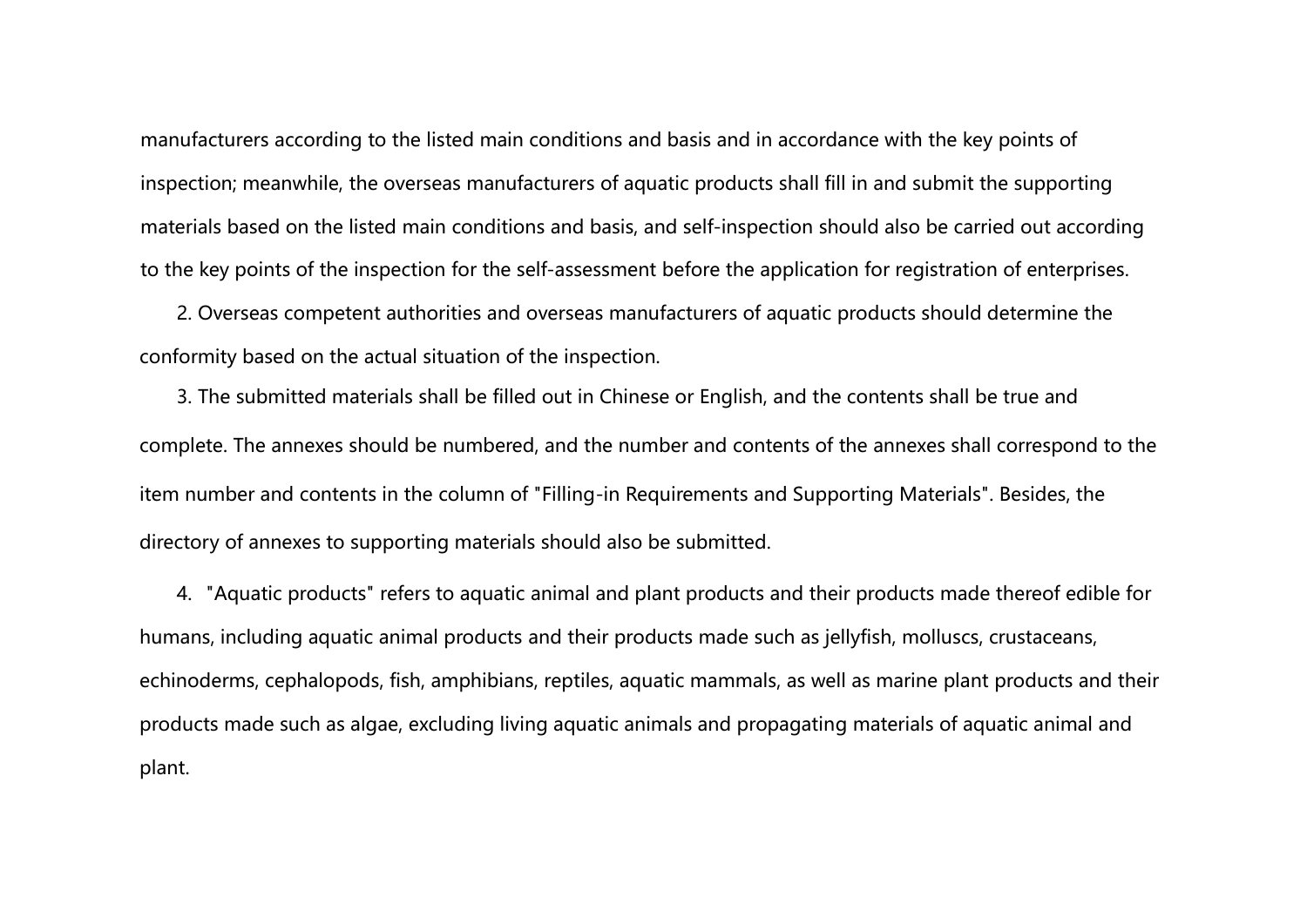## Declaration by the Norwegian Food Safety Authority

The Norwegian Food Safety Authority (NFSA) hereby confirm that the abovementioned company is approved by the NFSA in accordance with the relevant Norwegian legislation, which implements regulation (EC) No. 853/2004 laying down specific hygiene rules on the hygiene of foodstuffs. The NFSA conducts official control as a part of the approval process, were the company's HACCP system and procedures for hygienic production is reviewed. The company is subjected to regular official control by the NFSA to verify compliance to Norwegian and EU regulations and to ensure corrective measures in case of incompliance.

The company has confirmed their compliance with the relevant Chinese requirements for production and export to the NFSA. The NFSA has determined the company's conformity to the "Key Points of Review and Audit" in this checklist according to the relevant laws and regulations on food safety and hygiene in Norway and EU. The supporting material requested has been reviewed and accepted by the NFSA as a part of the approval process and/or official controls. When a company applies for approval the company must present different documentation, this must contain floor plans, HACCP plans etc. If major changes are made, such as structural changes of production lines, the company must inform NFSA and in some cases apply for new approval. The NFSA do not keep record of the supporting material, but it can be made available to the NFSA on request and during official controls.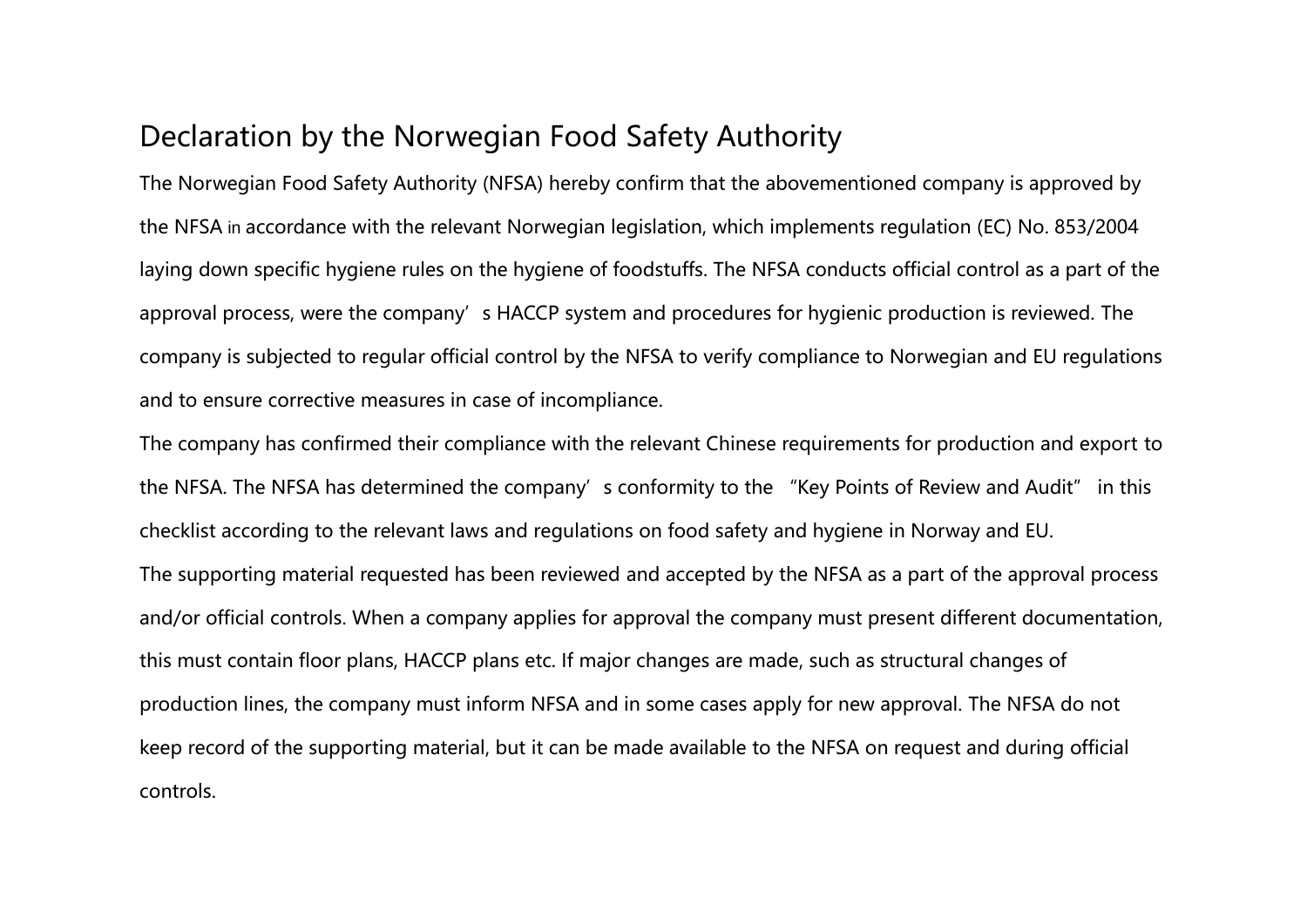| <b>Item</b> | <b>Conditions and Basis</b>      | Filling-in<br>Requirements and<br>Supporting<br><b>Materials</b> | Key Points of Review<br>and Audit | Conformit<br>y<br>determinat<br>ion | Remarks |
|-------------|----------------------------------|------------------------------------------------------------------|-----------------------------------|-------------------------------------|---------|
|             |                                  | 1. Basic information of the enterprise                           |                                   |                                     |         |
| 1. Basic    | 1. Article V, Article VI,        | 1.1 Fill in the basic                                            | 1. Enterprises shall fill         | $\Box$ Conform                      |         |
| informati   | Article VII, Article VIII of the | information form                                                 | in the true basic                 | $\Box$ Does not                     |         |
| on of the   | "Regulations of the              | for foreign                                                      | information, which                | conform                             |         |
| enterpris   | People's Republic of China       | producers of                                                     | shall be in line with             |                                     |         |
| e           | on the Registration of           | imported aquatic                                                 | the information                   |                                     |         |
|             | Overseas Manufacturers of        | products                                                         | provided by the                   |                                     |         |
|             | Imported Food" (General          |                                                                  | competent authority               |                                     |         |
|             | <b>Administration of Customs</b> |                                                                  | of exporting country              |                                     |         |
|             | Order No. 248)                   |                                                                  | and the situation of              |                                     |         |
|             | 2. The "Measures of the          |                                                                  | their actual                      |                                     |         |
|             | People's Republic of China       |                                                                  | production and                    |                                     |         |
|             | for the Administration of        |                                                                  | processing.                       |                                     |         |
|             | Import and Export Food           |                                                                  | 2. Aquatic products to            |                                     |         |
|             | Safety" (General                 |                                                                  | be exported to China              |                                     |         |
|             | <b>Administration of Customs</b> |                                                                  | must fall within the              |                                     |         |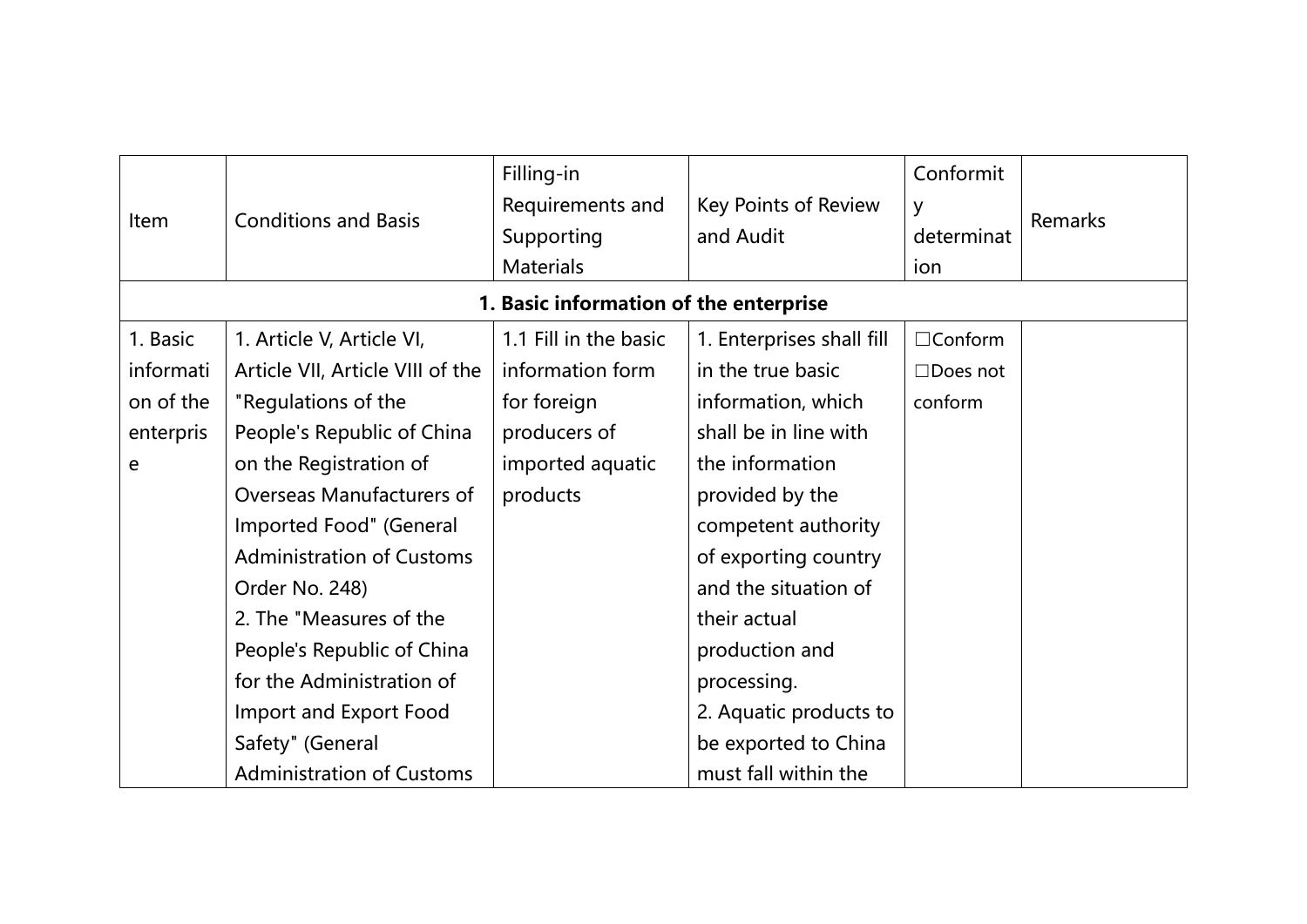| Order No. 249).                  | scope of products       |  |
|----------------------------------|-------------------------|--|
| 3. Protocol on Inspection        | specified in the        |  |
| and Quarantine of Aquatic        | relevant agreement,     |  |
| Products to Be Exported to       | protocol, memoranda     |  |
| China signed between the         | and others on           |  |
| competent authority of the       | inspection and          |  |
| applicant state and the          | quarantine of aquatic   |  |
| <b>General Administration of</b> | products exported to    |  |
| Customs of China (GACC).         | China.                  |  |
|                                  | 3. Human resources      |  |
|                                  | (enterprises and        |  |
|                                  | official veterinarians) |  |
|                                  | shall be able to meet   |  |
|                                  | the requirements of     |  |
|                                  | enterprise' s           |  |
|                                  | production and          |  |
|                                  | processing and official |  |
|                                  | inspection              |  |
|                                  | supervision.            |  |
|                                  | 4. Cooling and          |  |
|                                  | storage capacity        |  |
|                                  | should meet the         |  |
|                                  |                         |  |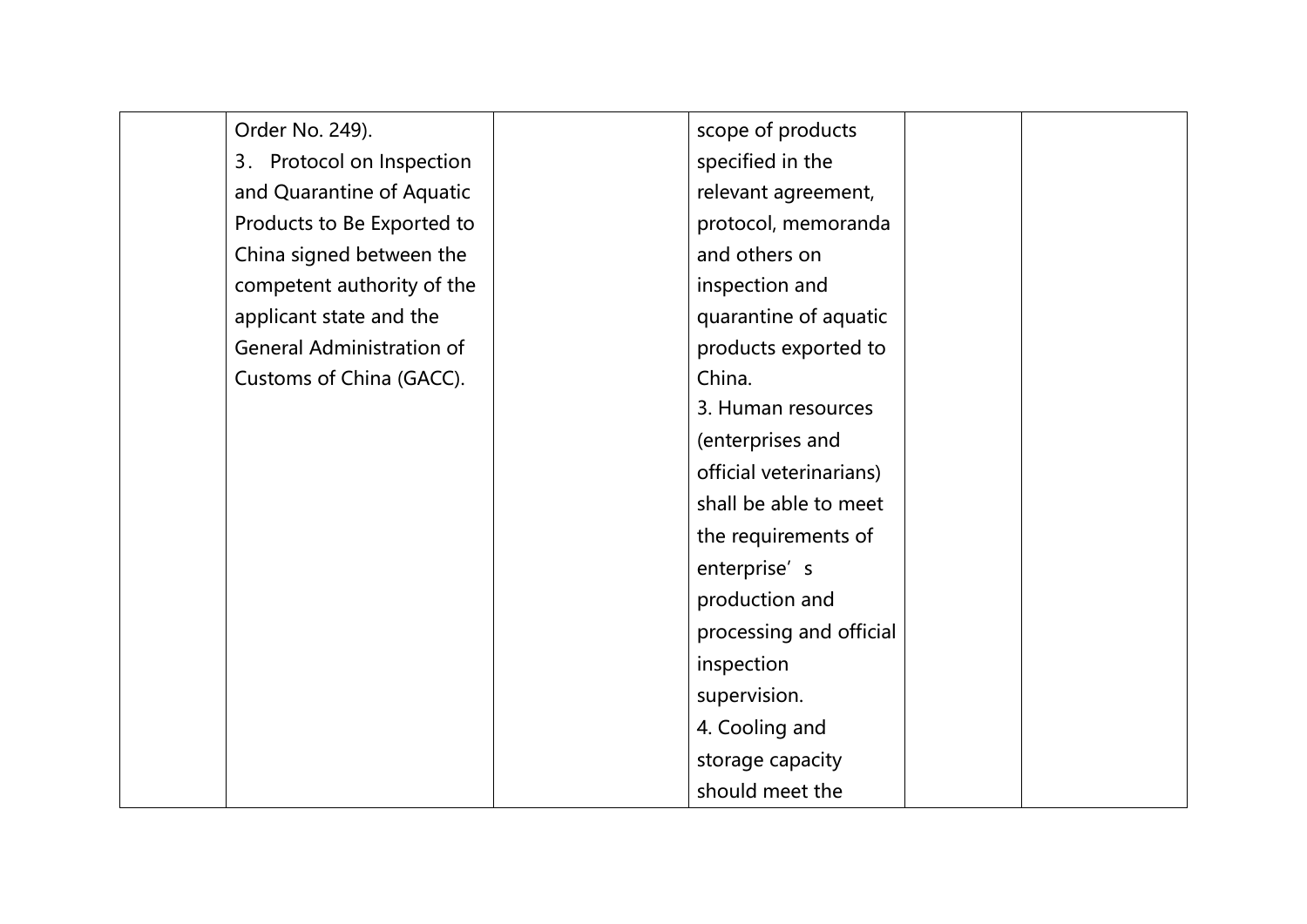|            |                                            |                      | capacity of           |                 |                                                     |  |  |  |  |
|------------|--------------------------------------------|----------------------|-----------------------|-----------------|-----------------------------------------------------|--|--|--|--|
|            |                                            |                      | continuous            |                 |                                                     |  |  |  |  |
|            |                                            |                      | production and        |                 |                                                     |  |  |  |  |
|            |                                            |                      | storage of frozen /   |                 |                                                     |  |  |  |  |
|            |                                            |                      | chilled aquatic       |                 |                                                     |  |  |  |  |
|            |                                            |                      | products.             |                 |                                                     |  |  |  |  |
|            | 2. Enterprise location and workshop layout |                      |                       |                 |                                                     |  |  |  |  |
|            | 1. Articles 3.1 and 3.2 of                 | 2.1.1 Provide the    | 1. Plant layout shall | $\Box$ Conform  | <b>Remark supporting</b><br>material: The NFSA      |  |  |  |  |
|            | the "National Food Safety                  | floor plan of plant  | meet the needs of     | $\Box$ Does not | confirm that the                                    |  |  |  |  |
|            | <b>Standards - General</b>                 | and indicate clearly | production and        | conform         | requested supporting                                |  |  |  |  |
|            | <b>Hygiene Practice for Food</b>           | the names of         | processing.           |                 | material is reviewed and<br>accepted by the NFSA as |  |  |  |  |
|            | Production" (GB14881).                     | different work       | 2. No pollution       |                 | a part of the approval                              |  |  |  |  |
| 2.1 Site   | 2. Articles 3.1 and 3.2 of                 | areas.               | sources around the    |                 | process and/or official<br>controls.                |  |  |  |  |
| selection  | the "Hygienic Practice for                 |                      | plant.                |                 |                                                     |  |  |  |  |
| and plant  | the Production of Aquatic                  | 2.1.2 Provide        |                       |                 |                                                     |  |  |  |  |
| surroundin | Products" (GB 20941).                      | pictures of the      |                       |                 |                                                     |  |  |  |  |
| gs         |                                            | plant location and   |                       |                 |                                                     |  |  |  |  |
|            |                                            | environment,         |                       |                 |                                                     |  |  |  |  |
|            |                                            | indicating clearly   |                       |                 |                                                     |  |  |  |  |
|            |                                            | the surrounding      |                       |                 |                                                     |  |  |  |  |
|            |                                            | environment          |                       |                 |                                                     |  |  |  |  |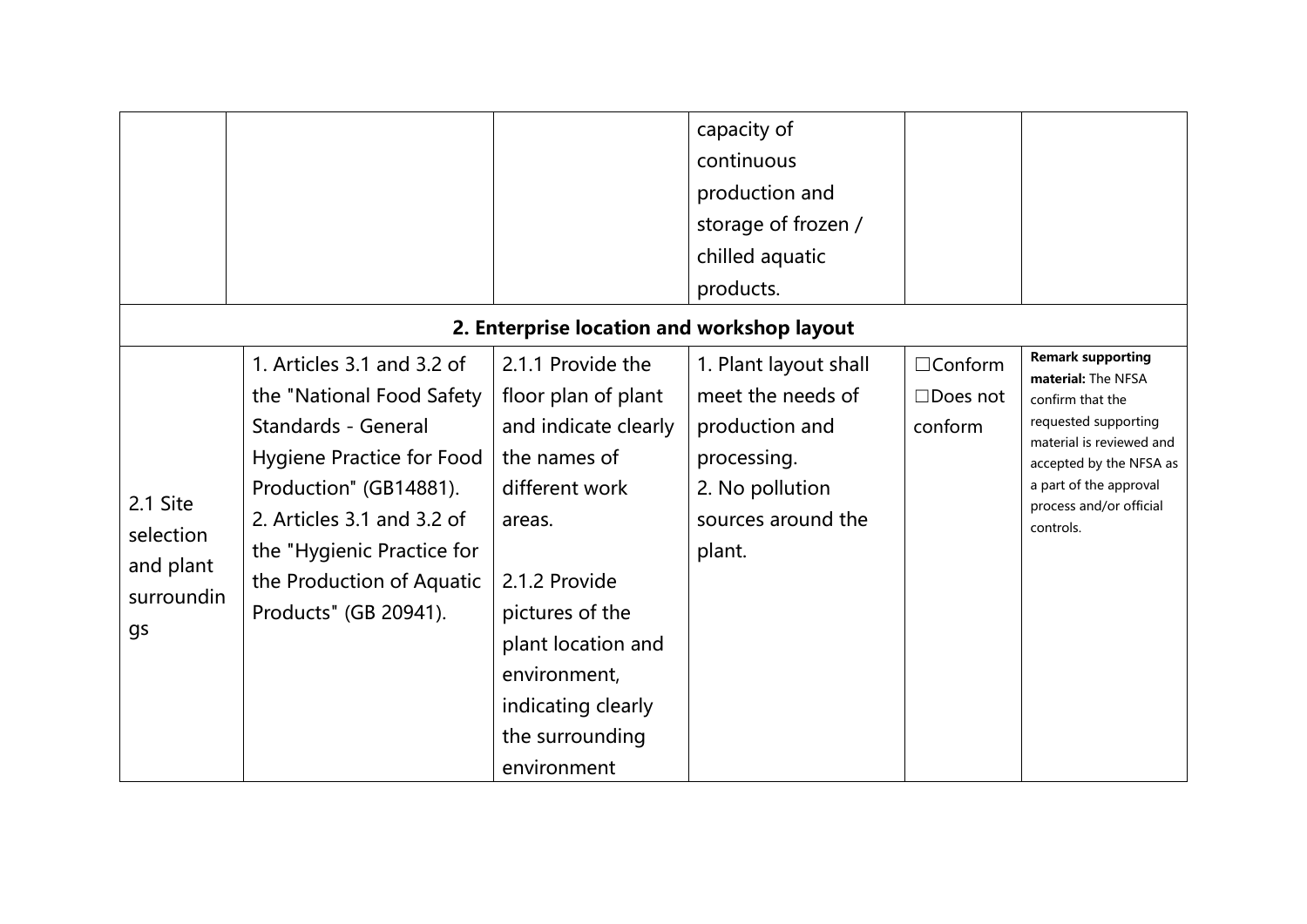| 2.2<br>Workshop<br>layout | 1. Article 4.1 of the<br>"National Food Safety<br><b>Standards - General</b><br><b>Hygienic Practice for</b><br><b>Food Production"</b><br>(GB14881).<br>2. Article 4.1 of the<br>"Hygienic Practice for the<br><b>Production of Aquatic</b><br>Products"<br>(GB 20941). | information (urban,<br>suburban,<br>industrial,<br>agricultural and<br>residential areas).<br>2.2 Provide the<br>floor plan of<br>workshop, labelling<br>flow direction of<br>personnel, products<br>and water,<br>processing flow<br>and different<br>cleaning areas. | 1. The workshop<br>layout should be<br>reasonable to meet<br>the production and<br>processing<br>requirements and<br>avoid cross-<br>contamination. | $\Box$ Conform<br>$\Box$ Does not<br>conform | <b>Remark supporting</b><br>material: The NFSA<br>confirm that the<br>requested supporting<br>material is reviewed and<br>accepted by the NFSA as<br>a part of the approval<br>process and/or official<br>controls. |
|---------------------------|--------------------------------------------------------------------------------------------------------------------------------------------------------------------------------------------------------------------------------------------------------------------------|------------------------------------------------------------------------------------------------------------------------------------------------------------------------------------------------------------------------------------------------------------------------|-----------------------------------------------------------------------------------------------------------------------------------------------------|----------------------------------------------|---------------------------------------------------------------------------------------------------------------------------------------------------------------------------------------------------------------------|
|                           |                                                                                                                                                                                                                                                                          | 3. Facilities and equipment                                                                                                                                                                                                                                            |                                                                                                                                                     |                                              |                                                                                                                                                                                                                     |
| 3.1                       | 1. Article 5.2.1 of the                                                                                                                                                                                                                                                  | 3.1 Provide a list of                                                                                                                                                                                                                                                  | 1. Enterprises shall be                                                                                                                             | $\Box$ Conform                               | <b>Remark supporting</b><br>material: The NFSA                                                                                                                                                                      |
| Production                | "National Food Safety                                                                                                                                                                                                                                                    | major equipment                                                                                                                                                                                                                                                        | equipped with                                                                                                                                       | $\Box$ Does not                              | confirm that the                                                                                                                                                                                                    |
| and                       | <b>Standards - General</b>                                                                                                                                                                                                                                               | and facilities, as                                                                                                                                                                                                                                                     | production                                                                                                                                          | conform                                      | requested supporting<br>material is reviewed and                                                                                                                                                                    |
| processing                | <b>Hygiene Practice for Food</b>                                                                                                                                                                                                                                         | well as design and                                                                                                                                                                                                                                                     | equipment in line                                                                                                                                   |                                              | accepted by the NFSA as                                                                                                                                                                                             |
| equipment                 | Production" (GB14881).                                                                                                                                                                                                                                                   | processing                                                                                                                                                                                                                                                             | with its production                                                                                                                                 |                                              | a part of the approval                                                                                                                                                                                              |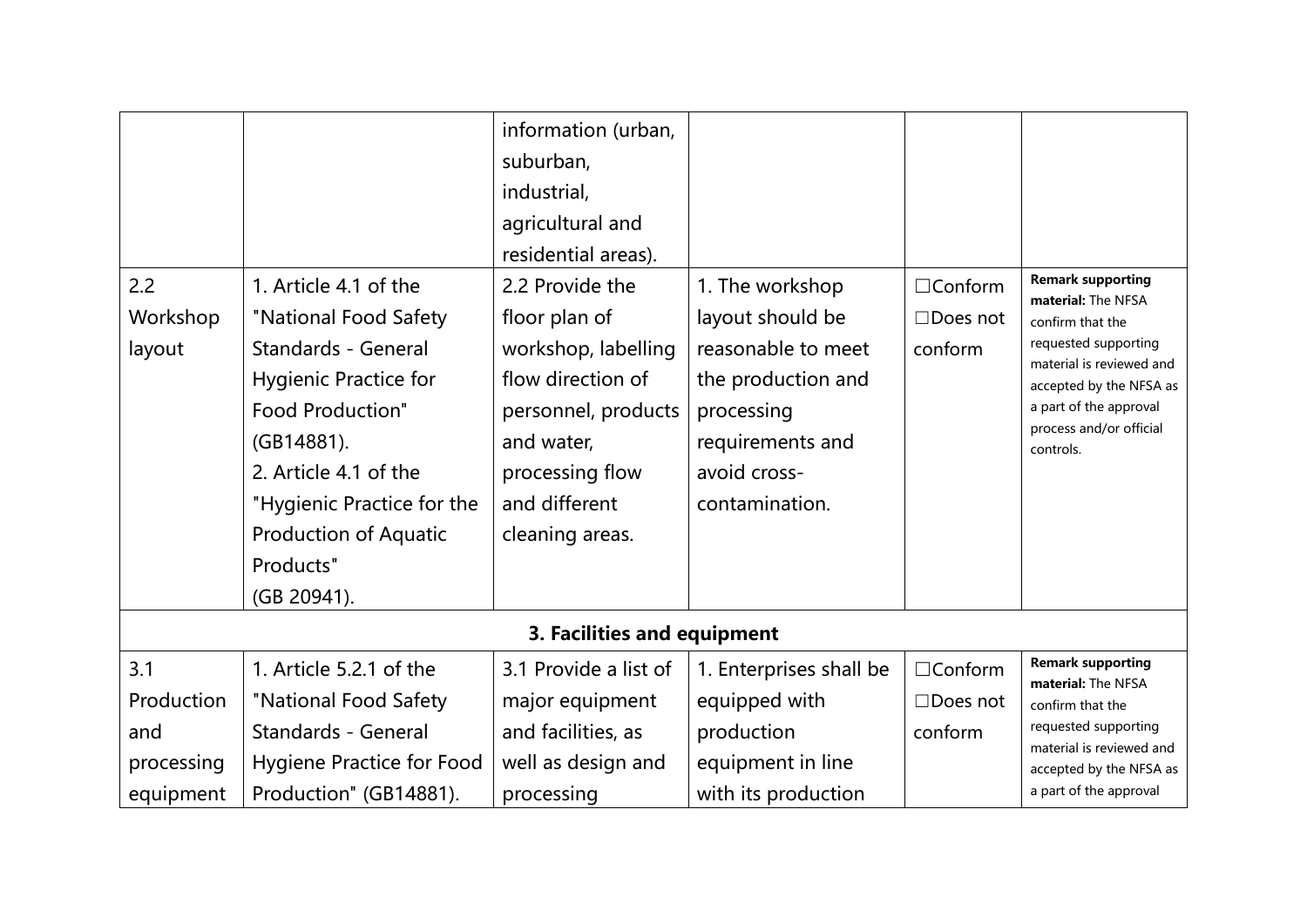|                           | 2. Article 5.2.1 of the<br>"National Food Safety<br>Standards - Hygienic<br>Practice for the<br><b>Production of Aquatic</b><br>Products"<br>(GB 20941).                                                                                                                                                        | capabilities.                                                                                                                                      | capacity.                                                                                   |                                              | process and/or official<br>controls.                                                                                                                                                                                |
|---------------------------|-----------------------------------------------------------------------------------------------------------------------------------------------------------------------------------------------------------------------------------------------------------------------------------------------------------------|----------------------------------------------------------------------------------------------------------------------------------------------------|---------------------------------------------------------------------------------------------|----------------------------------------------|---------------------------------------------------------------------------------------------------------------------------------------------------------------------------------------------------------------------|
| 3.2 Storage<br>facilities | 1. Article 10 of the<br>"National Food Safety<br><b>Standards - General</b><br><b>Hygienic Practice for</b><br><b>Food Production"</b><br>(GB14881).<br>2. Article 10.2 of the<br>"National Food Safety<br>Standards - Hygienic<br>Practice for the<br><b>Production of Aquatic</b><br>Products"<br>(GB 20941). | 3.2 If cold storage<br>is used, please<br>describe the<br>temperature<br>control<br>requirements and<br>monitoring<br>methods. (If<br>applicable). | 1. Storage facilities<br>can meet the<br>temperature<br>requirements of<br>product storage. | $\Box$ Conform<br>$\Box$ Does not<br>conform | <b>Remark supporting</b><br>material: The NFSA<br>confirm that the<br>requested supporting<br>material is reviewed and<br>accepted by the NFSA as<br>a part of the approval<br>process and/or official<br>controls. |
|                           |                                                                                                                                                                                                                                                                                                                 | 4. Water/ice/steam                                                                                                                                 |                                                                                             |                                              |                                                                                                                                                                                                                     |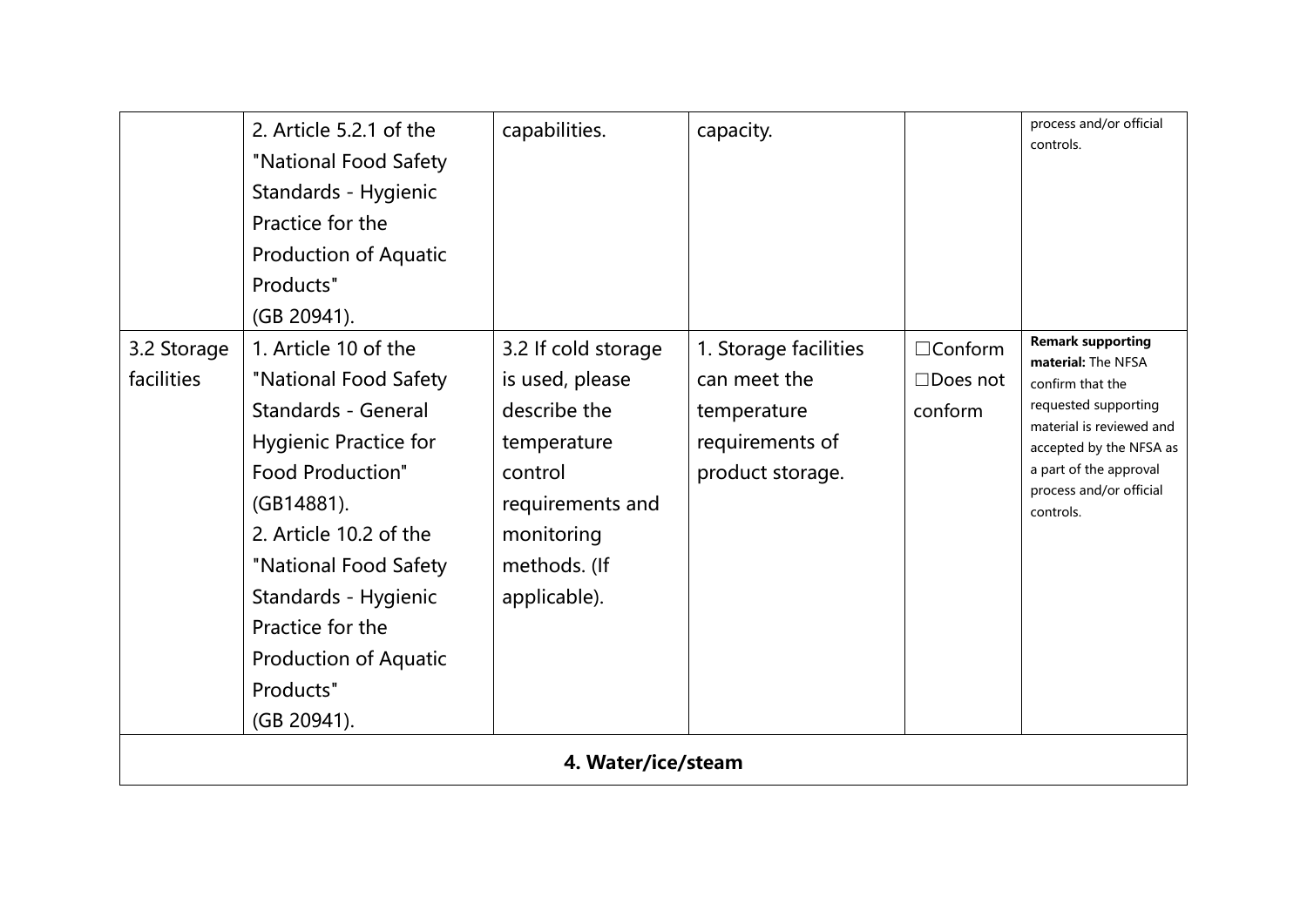| 4.1         | 1. "Standards for Drinking       | 4.1.1 Provide         | 1. The monitoring      | $\Box$ Conform  | <b>Remark supporting</b>                            |
|-------------|----------------------------------|-----------------------|------------------------|-----------------|-----------------------------------------------------|
| Production  | Water Quality" (GB 5749)         | photos of self-       | plan of production     | $\Box$ Does not | material: The NFSA<br>confirm that the              |
| and         | 2. Article 5.1.1 of the          | provided water        | water should cover all | conform         | requested supporting                                |
| processing  | "National Food Safety            | source or             | water outlets in the   | $\Box$ Not      | material is reviewed and<br>accepted by the NFSA as |
| of          | Standards - Hygienic             | secondary water       | plant.                 | applicable      | a part of the approval                              |
| water/stea  | Practice for the                 | supply facilities,    | 2. Whether the items   |                 | process and/or official<br>controls.                |
| m/ice (if   | <b>Production of Aquatic</b>     | and indicate          | and methods are in     |                 |                                                     |
| applicable) | Products" (GB 20941).            | whether there are     | line with the          |                 |                                                     |
|             | 3. Article 5.1.1 of the          | food protection       | "Standards for         |                 |                                                     |
|             | "National Food Safety            | measures such as      | <b>Drinking Water</b>  |                 |                                                     |
|             | <b>Standards - General</b>       | special person in     | Quality" (GB5749)      |                 |                                                     |
|             | <b>Hygiene Practice for Food</b> | charge, locking, etc. | requirements.          |                 |                                                     |
|             | Production" (GB14881).           | (if applicable)       | Regulation (EC) No     |                 |                                                     |
|             |                                  | 4.1.2 Provide         | 852/2004 of the        |                 |                                                     |
|             |                                  | monitoring plan of    | European Parliament    |                 |                                                     |
|             |                                  | the water for         | and of the Council of  |                 |                                                     |
|             |                                  | production and of     | 29 April 2004 on the   |                 |                                                     |
|             |                                  | the ice / steam that  | hygiene of foodstuffs  |                 |                                                     |
|             |                                  | is in direct contact  | and Regulation         |                 |                                                     |
|             |                                  | with food (if         | concerning water       |                 |                                                     |
|             |                                  | applicable),          | supply and water       |                 |                                                     |
|             |                                  | including items,      | intended for human     |                 |                                                     |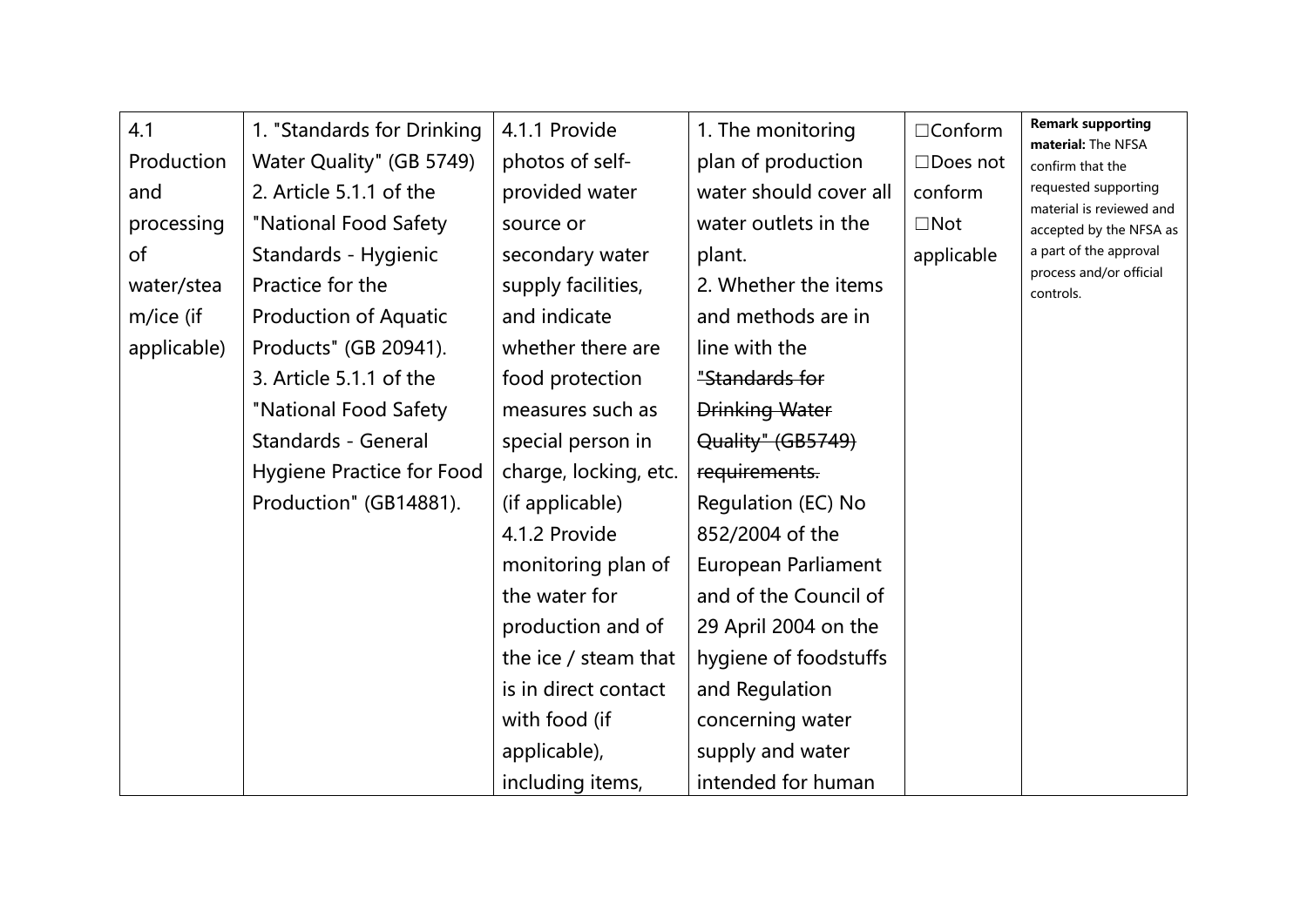|                                                        | methods,               | consumption.            |  |  |  |
|--------------------------------------------------------|------------------------|-------------------------|--|--|--|
|                                                        | frequency, records,    | 3. The secondary        |  |  |  |
|                                                        | test results of the    | water supply facilities |  |  |  |
|                                                        | bacteriological        | shall formulate and     |  |  |  |
|                                                        | inspection and the     | implement hygiene       |  |  |  |
|                                                        | latest 2 test reports. | control procedures      |  |  |  |
|                                                        | 4.1.3 Provide the      | and has appropriate     |  |  |  |
|                                                        | boiler additives       | food protection         |  |  |  |
|                                                        | used in the            | measures.               |  |  |  |
|                                                        | production of          | 4. Boiler additives     |  |  |  |
|                                                        | steam that is in       | used in the             |  |  |  |
|                                                        | direct contact with    | production of steam     |  |  |  |
|                                                        | food and indicate      | that is in direct       |  |  |  |
|                                                        | whether it meets       | contact with food       |  |  |  |
|                                                        | the requirements of    | shall meet the          |  |  |  |
|                                                        | food production        | requirements of food    |  |  |  |
|                                                        | and processing.        | production and          |  |  |  |
|                                                        |                        | processing.             |  |  |  |
|                                                        |                        |                         |  |  |  |
| 5. Raw and auxiliary materials and packaging materials |                        |                         |  |  |  |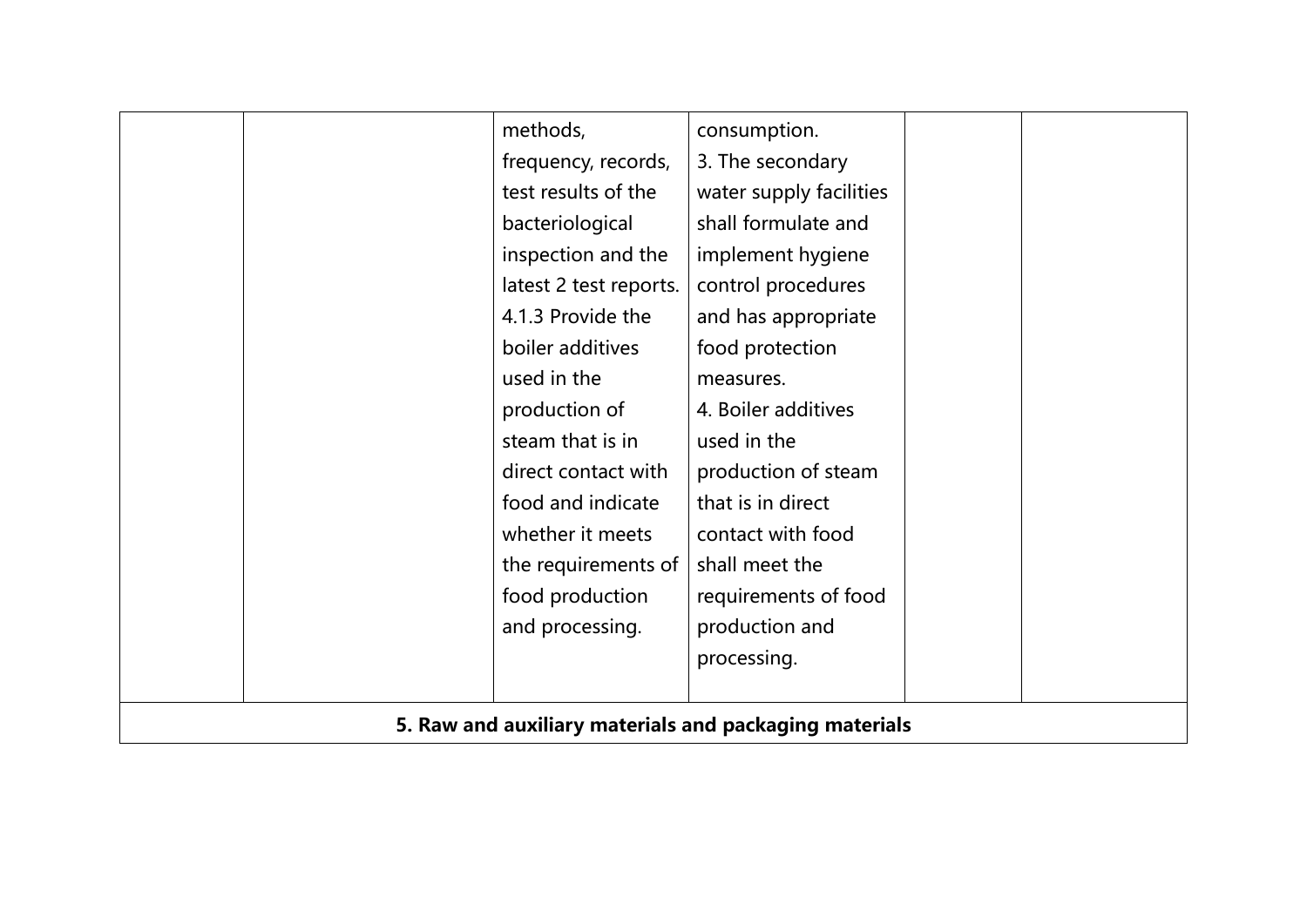| 5.1<br>Acceptance<br>of raw and<br>auxiliary<br>materials | 1. Article 7 of the<br>"National Food Safety<br>Standards - General<br><b>Hygienic Practice for</b><br><b>Food Production"</b><br>(GB14881).<br>2. Article 7 of the<br>"National Food Safety<br>Standards - Hygienic<br>Practice for the<br><b>Production of Aquatic</b><br>Products" (GB 20941). | 5.1 Provide<br>measures for<br>acceptance of raw<br>materials and<br>additives, including<br>standards and<br>methods for<br>acceptance.                                                             | 1. The acceptance<br>standards of raw<br>materials and<br>additives meet the<br>requirements of<br>Chinese EU<br>regulations and<br>standards.                                                                                              | $\Box$ Conform<br>$\Box$ Does not<br>conform                             | <b>Remark supporting</b><br>material: The NFSA<br>confirm that the<br>requested supporting<br>material is reviewed and<br>accepted by the NFSA as<br>a part of the approval<br>process and/or official<br>controls. |
|-----------------------------------------------------------|---------------------------------------------------------------------------------------------------------------------------------------------------------------------------------------------------------------------------------------------------------------------------------------------------|------------------------------------------------------------------------------------------------------------------------------------------------------------------------------------------------------|---------------------------------------------------------------------------------------------------------------------------------------------------------------------------------------------------------------------------------------------|--------------------------------------------------------------------------|---------------------------------------------------------------------------------------------------------------------------------------------------------------------------------------------------------------------|
| 5.2 Source<br>of raw<br>materials                         | 1. Article 7.2 of the<br>"National Food Safety<br>Standards - Hygienic<br>Practice for the<br><b>Production of Aquatic</b><br>Products" (GB 20941).<br>2. The raw materials of<br>aquatic products made of<br>non-muscle tissues such<br>as viscera, egg, skin, fin,                              | 5.2.1 If the raw<br>material is the raw<br>material of aquatic<br>products with<br>biological toxin or<br>raw aquatic<br>products, please<br>provide the latest<br>test report. (When<br>applicable) | 1. The raw materials<br>of aquatic products<br>which have their own<br>biological toxins such<br>as bivalves and puffer<br>fish shall be tested for<br>toxins and accepted<br>and treated according<br>to relevant<br>regulations to ensure | $\Box$ Conform<br>$\Box$ Does not<br>conform<br>$\Box$ Not<br>applicable | <b>Remark supporting</b><br>material: The NFSA<br>confirm that the<br>requested supporting<br>material is reviewed and<br>accepted by the NFSA as<br>a part of the approval<br>process and/or official<br>controls. |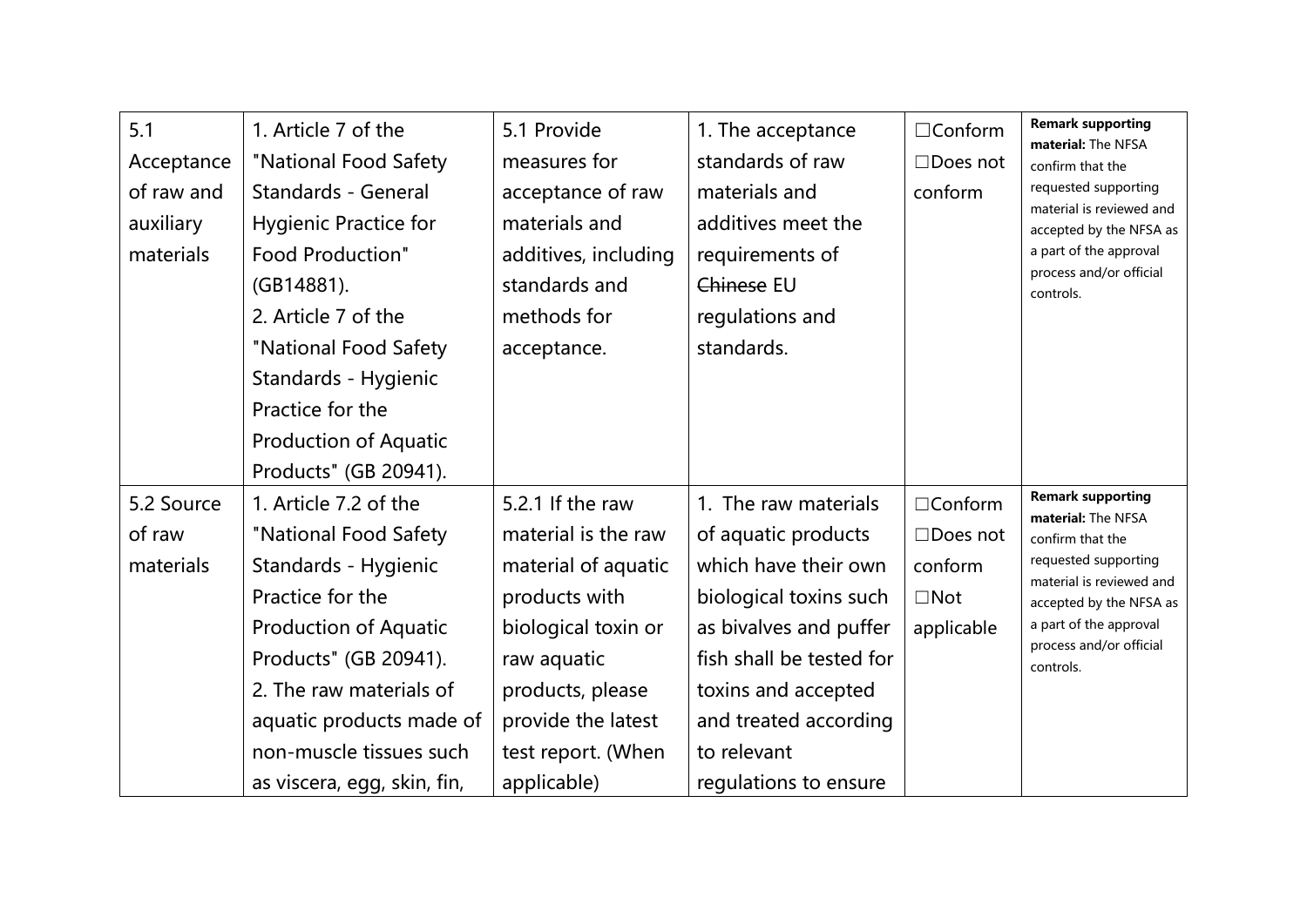| scale, bone and shell of  | 5.2.2 If a fishing   | the safety of raw     |  |
|---------------------------|----------------------|-----------------------|--|
| aquatic animals shall     | vessel is used,      | materials.            |  |
| conform to the "National  | provide official     | 2. The raw materials  |  |
| Food Safety Standard -    | license documents    | used shall conform to |  |
| Fresh or Frozen Aquatic   | of the fishing       | the requirements of   |  |
| <b>Products of Animal</b> | vessel's operation   | relevant agreements,  |  |
| Origin"                   | area, operation      | protocols,            |  |
| (GB 2733).                | time and fishing     | memoranda and         |  |
| 3. Raw materials of       | species as well as   | others on inspection  |  |
| animal aquatic products   | fishing method       | and quarantine of     |  |
| shall conform to the      | descriptions. (When  | aquatic products      |  |
| "National Food Safety     | applicable)          | exported to China.    |  |
| Standards - Fresh and     | 5.2.3 In case of raw |                       |  |
| Frozen Aquatic Products   | materials from       |                       |  |
| of Animal Origin" (GB     | aquaculture,         |                       |  |
| 2733)                     | provide              |                       |  |
| 4. Raw materials of algal | qualification        |                       |  |
| products shall conform to | certificate of the   |                       |  |
| the "National Food Safety | farm. (When          |                       |  |
| Standards - Algae and     | applicable)          |                       |  |
| their products" (GB       |                      |                       |  |
| 19643).                   |                      |                       |  |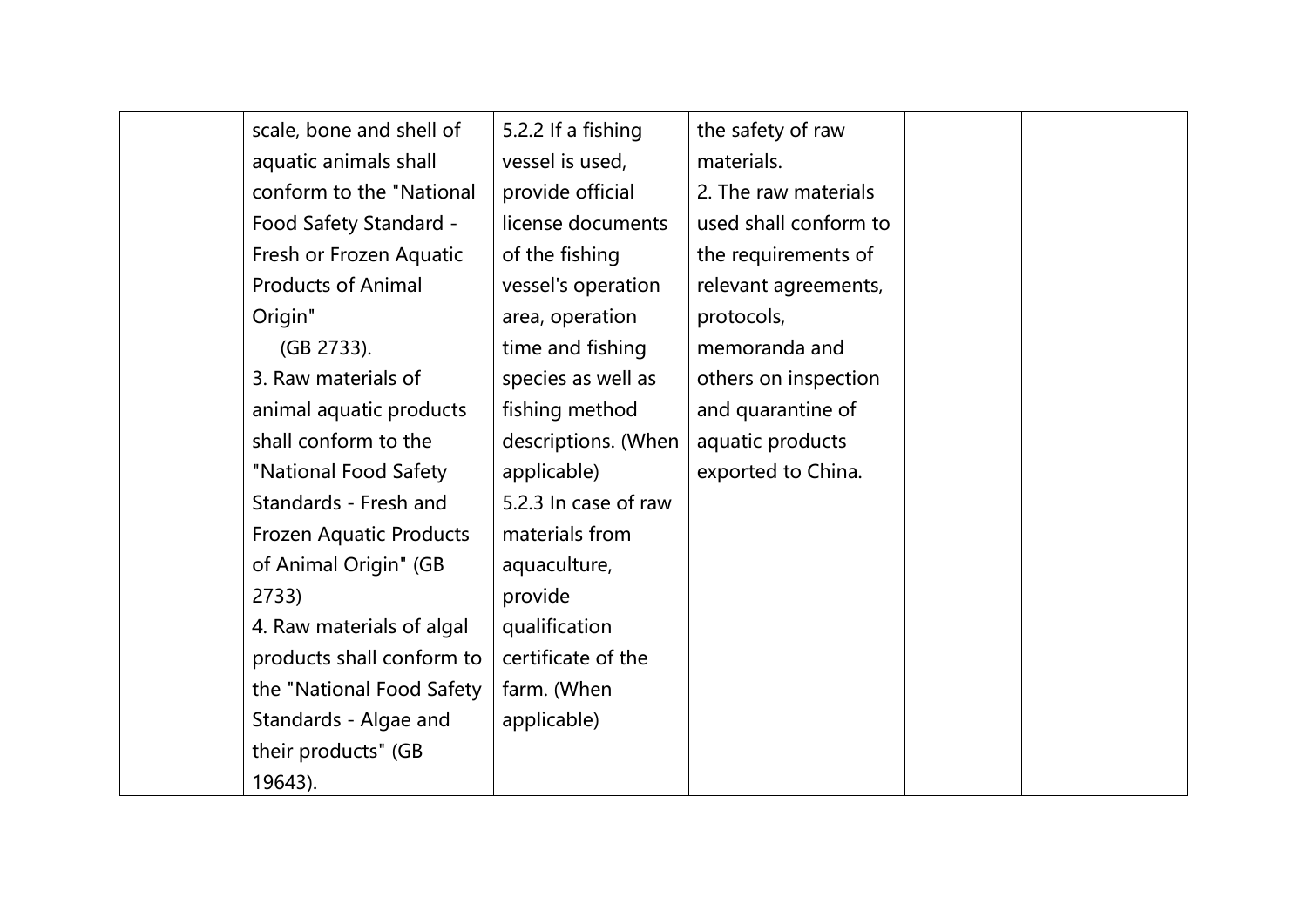| 5.3 Raw<br>materials of<br>bivalve<br>shellfish<br>(when<br>applicable) | 5. Table 1 of the<br>"National Food Safety<br>Standards - Limits of<br>Pathogenic Bacteria in<br>Food" (GB29921).<br>6. Articles 3.6 and 3.7 of<br>the "National Food Safety<br>Standards - Animal<br><b>Aquatic Products"</b><br>(GB10136).<br>1. Article 7.2 of the<br>"National Food Safety<br>Standards - Hygienic<br>Practice for the<br><b>Production of Aquatic</b><br>Products" (GB 20941).<br>2. Table 1 of "National<br>Food Safety Standards -<br>Limits of Pathogenic<br>Bacteria in Food"<br>(GB29921).<br>3. Articles 3.6 and 3.7 of | 5.3.1 Provide a<br>description of the<br>sea area location<br>where the raw<br>material of shellfish<br>comes from and<br>the official license<br>of the bivalve<br>shellfish catcher.<br>5.3.2 Provide<br>purification<br>treatment methods | 1. Bivalve shellfish<br>should come from<br>officially permitted<br>aquaculture or fishing<br>waters and be<br>purified when<br>necessary. Farmers or<br>fishermen of shellfish<br>should have a license<br>from the necessary<br>official authority.<br>2. Test shellfish raw | $\Box$ Conform<br>$\Box$ Does not<br>conform<br>$\Box$ Not<br>applicable | <b>Remark supporting</b><br>material: The NFSA<br>confirm that the<br>requested supporting<br>material is reviewed and<br>accepted by the NFSA as<br>a part of the approval<br>process and/or official<br>controls. |
|-------------------------------------------------------------------------|----------------------------------------------------------------------------------------------------------------------------------------------------------------------------------------------------------------------------------------------------------------------------------------------------------------------------------------------------------------------------------------------------------------------------------------------------------------------------------------------------------------------------------------------------|----------------------------------------------------------------------------------------------------------------------------------------------------------------------------------------------------------------------------------------------|--------------------------------------------------------------------------------------------------------------------------------------------------------------------------------------------------------------------------------------------------------------------------------|--------------------------------------------------------------------------|---------------------------------------------------------------------------------------------------------------------------------------------------------------------------------------------------------------------|
|-------------------------------------------------------------------------|----------------------------------------------------------------------------------------------------------------------------------------------------------------------------------------------------------------------------------------------------------------------------------------------------------------------------------------------------------------------------------------------------------------------------------------------------------------------------------------------------------------------------------------------------|----------------------------------------------------------------------------------------------------------------------------------------------------------------------------------------------------------------------------------------------|--------------------------------------------------------------------------------------------------------------------------------------------------------------------------------------------------------------------------------------------------------------------------------|--------------------------------------------------------------------------|---------------------------------------------------------------------------------------------------------------------------------------------------------------------------------------------------------------------|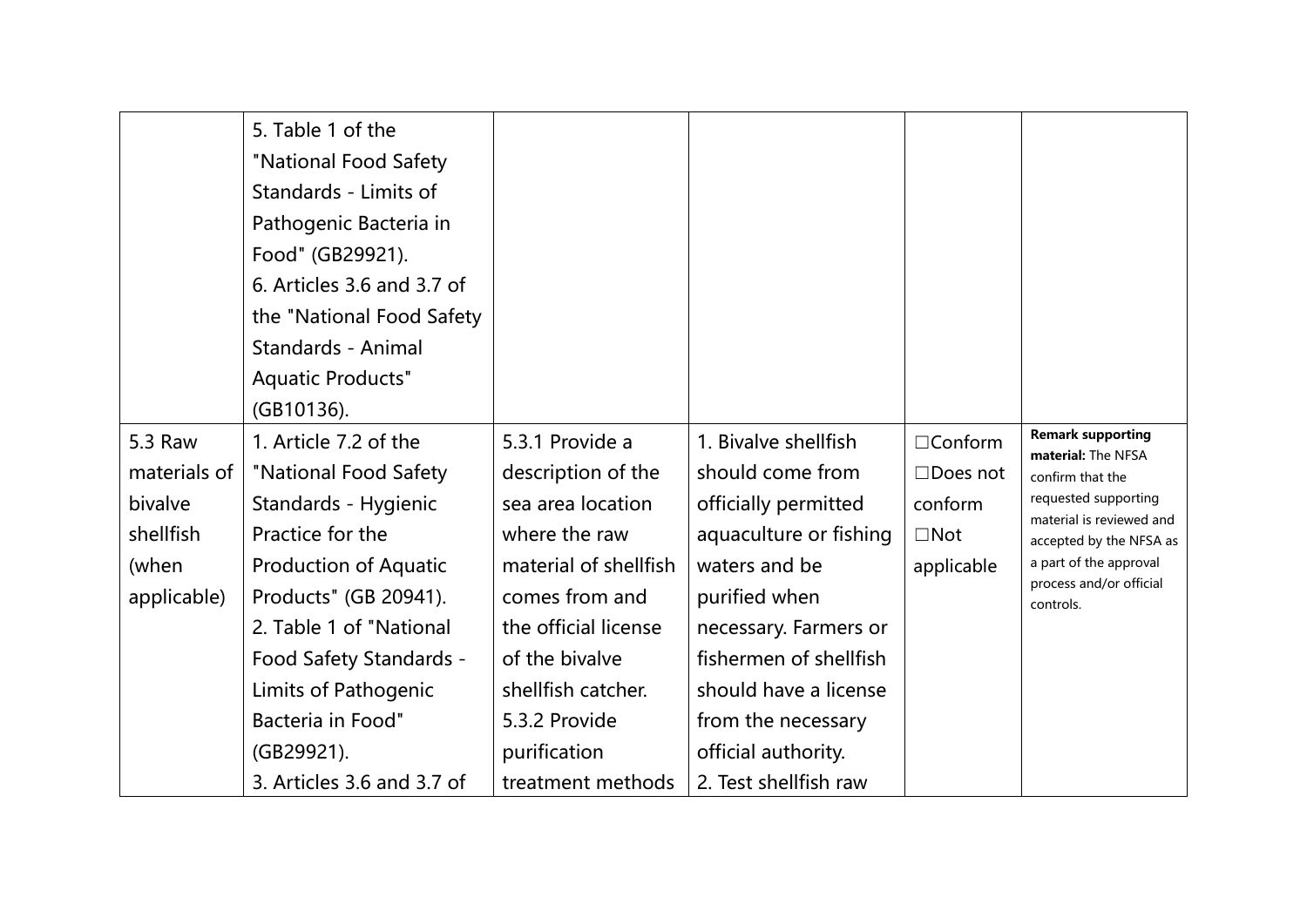|                                               | the "National Food Safety<br>Standards - Animal<br><b>Aquatic Products"</b><br>(GB10136-2015).                                                                                                                                                                                                                                                            | for shellfish raw<br>material.<br>5.3.3 Provide<br>shellfish toxin<br>monitoring<br>measures for<br>shellfish raw<br>material. | materials regularly for<br>shellfish toxins to<br>verify the safety of<br>raw materials.                                       |                                                                          |                                                                                                                                                                                                                     |
|-----------------------------------------------|-----------------------------------------------------------------------------------------------------------------------------------------------------------------------------------------------------------------------------------------------------------------------------------------------------------------------------------------------------------|--------------------------------------------------------------------------------------------------------------------------------|--------------------------------------------------------------------------------------------------------------------------------|--------------------------------------------------------------------------|---------------------------------------------------------------------------------------------------------------------------------------------------------------------------------------------------------------------|
| 5.4 Food<br>additives<br>(when<br>applicable) | 1. Article 7.3 of the<br>"National Food Safety<br><b>Standards - General</b><br><b>Hygiene Practice for Food</b><br>Production" (GB14881).<br>2. Article 7.3 of the<br>"National Food Safety<br>Standards - Hygienic<br>Practice for the<br><b>Production of Aquatic</b><br>Products" (GB 20941).<br>3. "National Food Safety<br>Standards - Standard for | 5.4 List of food<br>additives used in<br>production and<br>processing<br>(including the<br>name, use, amount<br>added, etc.).  | 1. Food additives used<br>in production in line<br>with China's EU's<br>regulations regarding<br>the use of food<br>additives. | $\Box$ Conform<br>$\Box$ Does not<br>conform<br>$\Box$ Not<br>applicable | <b>Remark supporting</b><br>material: The NFSA<br>confirm that the<br>requested supporting<br>material is reviewed and<br>accepted by the NFSA as<br>a part of the approval<br>process and/or official<br>controls. |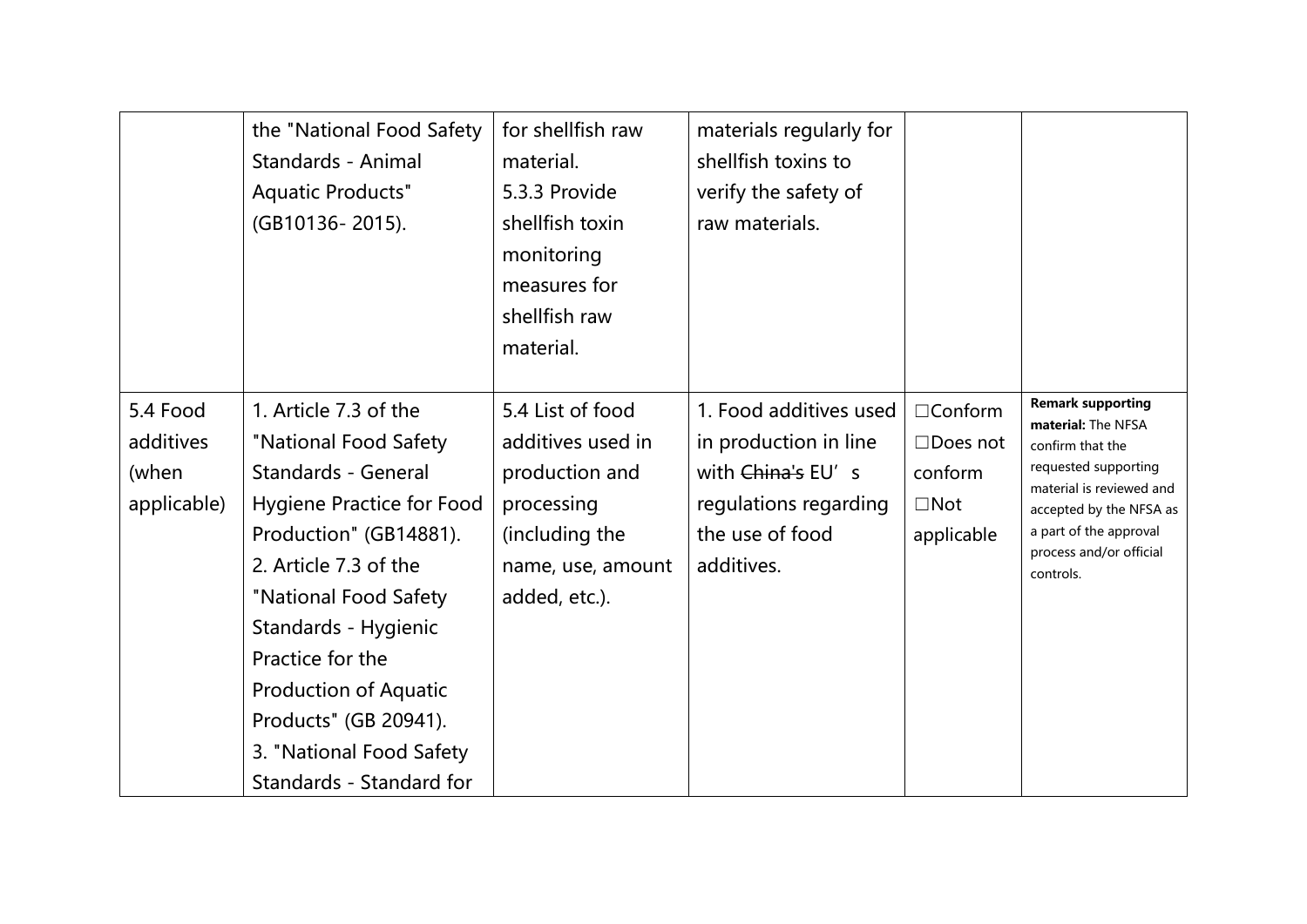|                               | Uses of Food Additives"<br>(GB 2760).                                                                                                                                                                                                                                                                                                                                                                         |                                                                                                                                                                                                                                             |                                                                                                                                                                                                                                                                                                              |                                              |                                                                                                                                                                                                                     |  |  |  |  |
|-------------------------------|---------------------------------------------------------------------------------------------------------------------------------------------------------------------------------------------------------------------------------------------------------------------------------------------------------------------------------------------------------------------------------------------------------------|---------------------------------------------------------------------------------------------------------------------------------------------------------------------------------------------------------------------------------------------|--------------------------------------------------------------------------------------------------------------------------------------------------------------------------------------------------------------------------------------------------------------------------------------------------------------|----------------------------------------------|---------------------------------------------------------------------------------------------------------------------------------------------------------------------------------------------------------------------|--|--|--|--|
| 5.5<br>Packaging<br>materials | 1. Article 8.5 of the<br>"National Food Safety<br><b>Standards - General</b><br><b>Hygienic Practice for</b><br><b>Food Production"</b><br>(GB14881).<br>2. Article 8.5 of the<br>"National Food Safety<br>Standards - Hygienic<br>Practice for the<br><b>Production of Aquatic</b><br>Products" (GB 20941).<br>3. Relevant bilateral<br>inspection and quarantine<br>agreements, memoranda<br>and protocols. | 5.5.1 Provide<br>certification<br>materials that the<br>internal and<br>external packaging<br>materials are<br>suitable for product<br>packaging.<br>5.5.2 Provide the<br>label style of<br>finished product to<br>be exported to<br>China. | 1. Packaging materials<br>do not affect the<br>safety of food and<br>product properties<br>under specific storage<br>and use conditions.<br>2. Packaging markings<br>should be consistent<br>with the requirements<br>of bilateral inspection<br>and quarantine<br>agreements,<br>memoranda and<br>protocol. | $\Box$ Conform<br>$\Box$ Does not<br>conform | <b>Remark supporting</b><br>material: The NFSA<br>confirm that the<br>requested supporting<br>material is reviewed and<br>accepted by the NFSA as<br>a part of the approval<br>process and/or official<br>controls. |  |  |  |  |
|                               | <b>6 Production and processing control</b>                                                                                                                                                                                                                                                                                                                                                                    |                                                                                                                                                                                                                                             |                                                                                                                                                                                                                                                                                                              |                                              |                                                                                                                                                                                                                     |  |  |  |  |
| 6.1<br>Establishme            | 1. Article 8.1 of the<br>"National Food Safety                                                                                                                                                                                                                                                                                                                                                                | 6.1.1 Provide the<br>production and                                                                                                                                                                                                         | 1. HACCP plan should<br>analyse and                                                                                                                                                                                                                                                                          | $\Box$ Conform<br>□Does not                  | <b>Remark supporting</b><br>material: The NFSA<br>confirm that the<br>requested supporting                                                                                                                          |  |  |  |  |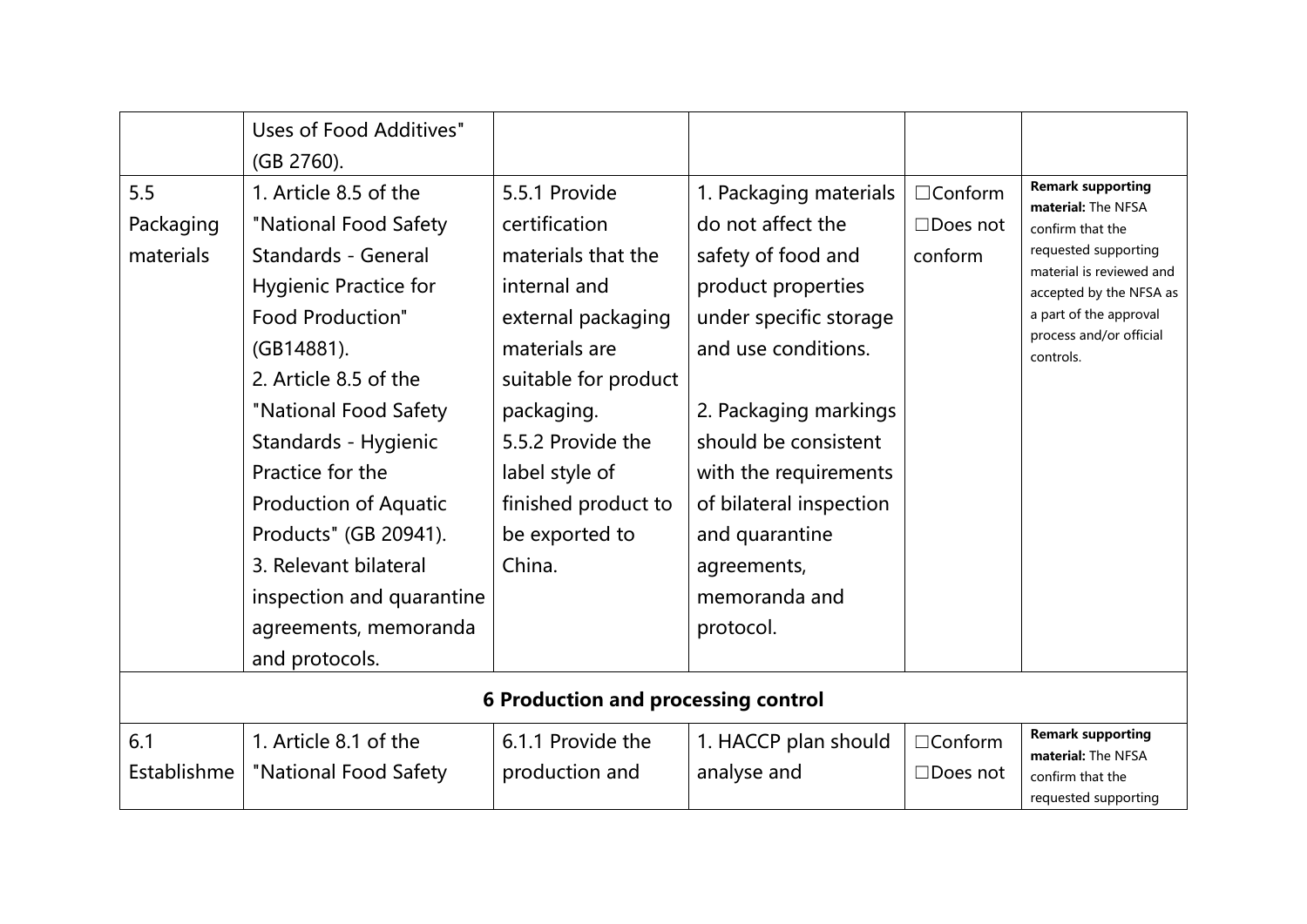| nt and     | Standards - Hygienic           | processing process    | effectively control all | conform         | material is reviewed and                            |
|------------|--------------------------------|-----------------------|-------------------------|-----------------|-----------------------------------------------------|
| operation  | Practice for the               | flow chart, hazard    | biological, physical    | $\square$ Not   | accepted by the NFSA as<br>a part of the approval   |
| of HACCP   | <b>Production of Aquatic</b>   | analysis worksheet    | and chemical hazards.   | applicable      | process and/or official                             |
| system     | Products" (GB 20941).          | and HACCP             | 2. The production       |                 | controls.                                           |
|            | 2. "Hazard Analysis and        | planning sheet for    | process should be       |                 |                                                     |
|            | <b>Critical Control Point</b>  | all products to be    | reasonable to avoid     |                 |                                                     |
|            | (HACCP) System - General       | exported to China.    | cross-contamination.    |                 |                                                     |
|            | <b>Requirements for Food</b>   | 6.1.2 Provide         | 3. CCP points should    |                 |                                                     |
|            | <b>Production Enterprises"</b> | sample forms of       | be set scientifically   |                 |                                                     |
|            | (GB/T 27341).                  | <b>CCP</b> monitoring | and feasibly, and       |                 |                                                     |
|            |                                | records, correction   | corrective and          |                 |                                                     |
|            |                                | records, and          | verification measures   |                 |                                                     |
|            |                                | verification records. | should be               |                 |                                                     |
|            |                                |                       | appropriate.            |                 |                                                     |
| 6.2        | 1. Articles 8.2.2.1.4 and      | 6.2.1 Provide the     | 1. Control the thawing  | $\Box$ Conform  | <b>Remark supporting</b><br>material: The NFSA      |
| Temperatur | 8.2.2.1.6 of the "National     | method used to        | time and temperature    | $\Box$ Does not | confirm that the                                    |
| e control  | Food Safety Standards -        | thaw raw materials,   | of raw materials.       | conform         | requested supporting                                |
|            | Hygienic Practice for the      | and requirements      | 2. There should be      | $\square$ Not   | material is reviewed and<br>accepted by the NFSA as |
|            | <b>Production of Aquatic</b>   | of thawing time       | temperature control     | applicable      | a part of the approval                              |
|            | Products" (GB 20941).          | and temperature       | measures in the         |                 | process and/or official<br>controls.                |
|            | 2. Article 8.2.2.2.1 of the    | control (if           | processing location of  |                 |                                                     |
|            | "National Food Safety          | applicable).          | refrigerated aquatic    |                 |                                                     |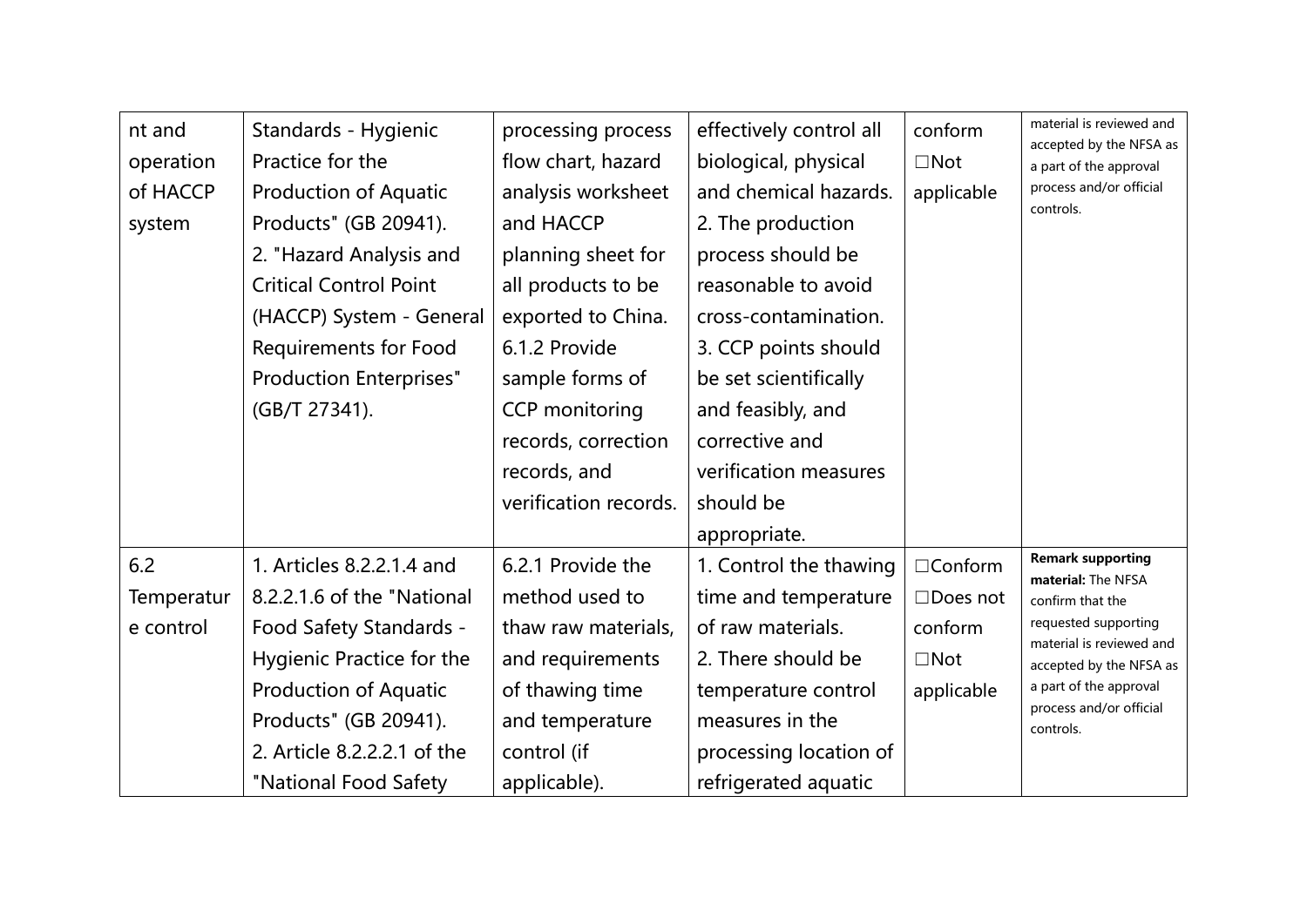|            | Standards - Hygienic         | 6.2.2 Provide        | products. The        |                 |                                                     |
|------------|------------------------------|----------------------|----------------------|-----------------|-----------------------------------------------------|
|            | Practice for the             | temperature          | processed aquatic    |                 |                                                     |
|            | <b>Production of Aquatic</b> | control              | products shall be    |                 |                                                     |
|            | Products" (GB 20941)         | requirements and     | moved to the         |                 |                                                     |
|            | (Frozen aquatic products     | temperature          | refrigerated         |                 |                                                     |
|            | are applicable).             | monitoring           | environment as soon  |                 |                                                     |
|            |                              | equipment in         | as possible, and the |                 |                                                     |
|            |                              | processing location  | refrigerated room    |                 |                                                     |
|            |                              | and storage.         | should be equipped   |                 |                                                     |
|            |                              | (Applicable to       | with temperature     |                 |                                                     |
|            |                              | refrigerated aquatic | indicators.          |                 |                                                     |
|            |                              | products).           |                      |                 |                                                     |
|            |                              |                      |                      |                 |                                                     |
| 6.3 Frozen | 1. Article 8.2.2.2.2 of the  | 6.3.1 Provide        | 1. Determine the     | $\Box$ Conform  | <b>Remark supporting</b><br>material: The NFSA      |
| aquatic    | "National Food Safety        | freezing methods,    | freezing time and    | $\Box$ Does not | confirm that the                                    |
| products   | Standards - Hygienic         | time and freezing    | temperature of       | conform         | requested supporting                                |
|            | Practice for the             | temperature          | aquatic products     | $\Box$ Not      | material is reviewed and<br>accepted by the NFSA as |
|            | <b>Production of Aquatic</b> | control              | according to their   | applicable      | a part of the approval                              |
|            | Products" (GB 20941).        | requirements of      | thickness, shape and |                 | process and/or official<br>controls.                |
|            |                              | frozen aquatic       | production to ensure |                 |                                                     |
|            |                              | products and its     | that they pass       |                 | Remark key point 1.:                                |
|            |                              | determination        | through the          |                 | This requirement is not a                           |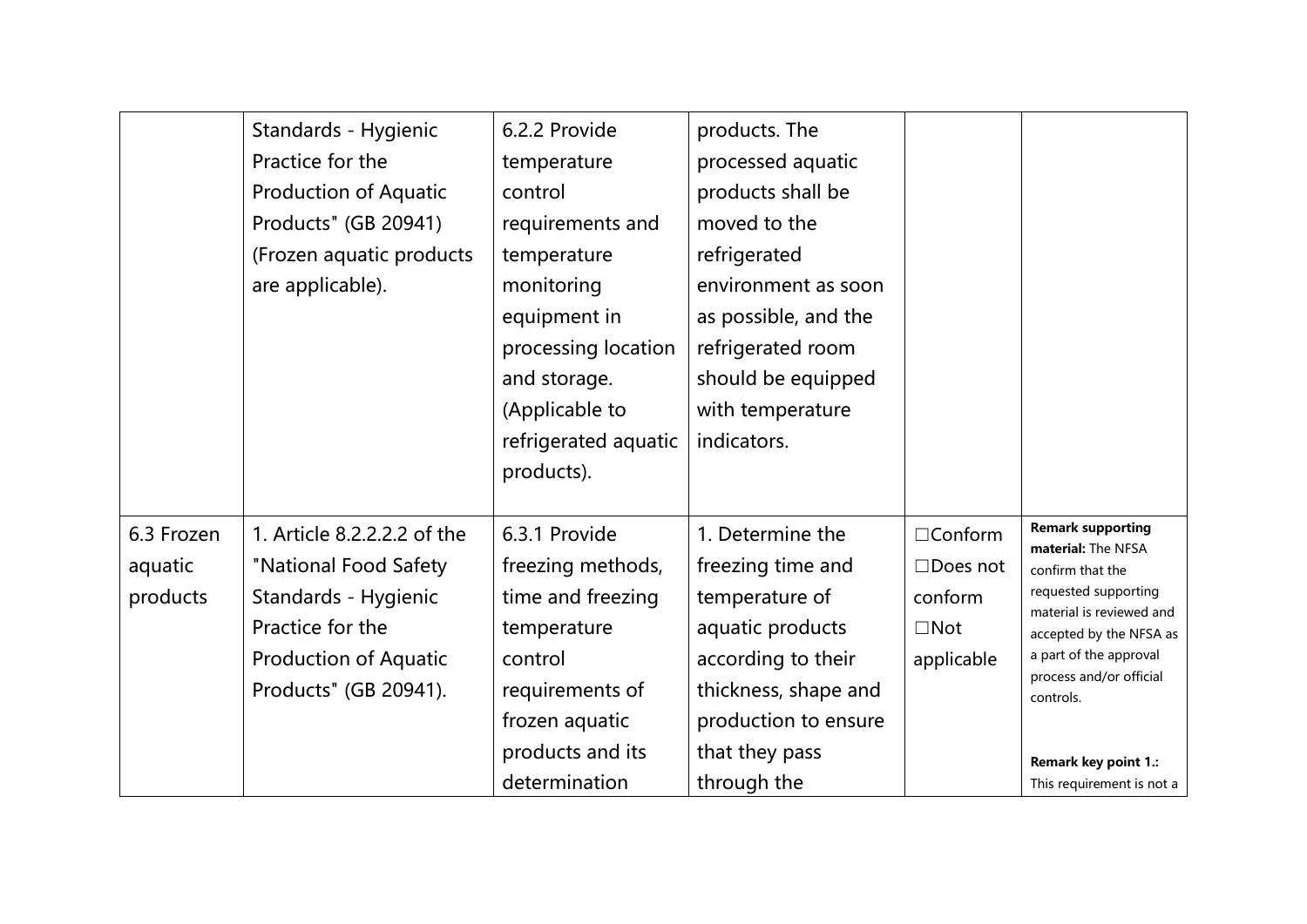| basis.               | maximum ice crystal     | part of Norwegian<br>regulations and the  |
|----------------------|-------------------------|-------------------------------------------|
| 6.3.2 In the case of | production zone as      | NFSA does not control                     |
| raw aquatic          | soon as possible.       | this. The company                         |
| products, provide    | 2. Raw aquatic          | conform to the<br>Norwegian Quality       |
| cold processing      | products should         | Regulations relating to                   |
| temperature and      | undergo sufficient      | Fish and Fishery                          |
| time.                | cold treatment to       | Products of 28 June<br>2013 which provide |
|                      |                         | stringent quality                         |
|                      | ensure the killing of   | provisions for                            |
|                      | parasites that are      | Norwegian seafood.                        |
|                      | harmful to humans.      |                                           |
|                      | Frozen storage for 7    |                                           |
|                      | days under -20°C        |                                           |
|                      | (ambient                |                                           |
|                      | temperatures).          |                                           |
|                      | 3. Freeze to solid at - |                                           |
|                      | 35°C or below and       |                                           |
|                      | store for 15 hours at - |                                           |
|                      | 35°C or below.          |                                           |
|                      | 4. Freeze to solid at - |                                           |
|                      | 35°C or below and       |                                           |
|                      | store for 24 hours at - |                                           |
|                      | 20°C or below.          |                                           |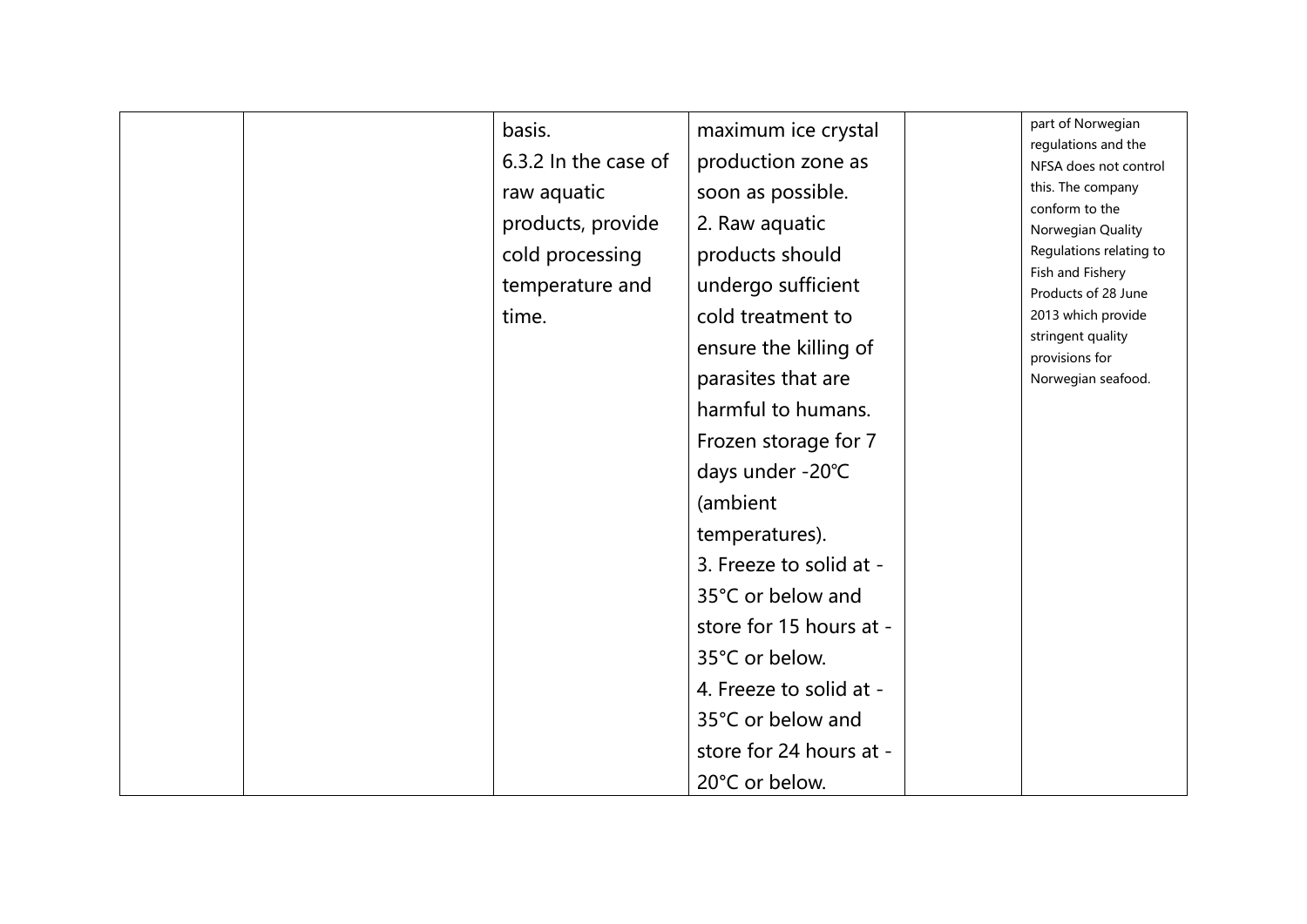| 6.4 Dried<br>aquatic<br>products<br>(when<br>applicable)<br>6.5 Pickled<br>aquatic<br>products<br>(when<br>applicable) | 1. Article 8.2.2.2.3 of the<br>"National Food Safety<br>Standards - Hygienic<br>Practice for the<br><b>Production of Aquatic</b><br>Products" (GB 20941).<br>1. Article 8.2.2.2.4 of the<br>"National Food Safety<br>Standards - Hygienic<br>Practice for the<br><b>Production of Aquatic</b> | 6.4 Provide the<br>drying time, drying<br>temperature,<br>environmental<br>humidity and<br>finished product's<br>water activity and<br>packaging and<br>storage methods of<br>processing dry<br>aquatic products.<br>6.5 Provide sugar /<br>salinity for pickled<br>aquatic products. | 1. It should be<br>ensured that the<br>water activity of the<br>dry product is within<br>the range deemed<br>safe.<br>1. The production of<br>pickled products<br>should use the<br>appropriate salinity to<br>prevent the | $\Box$ Conform<br>$\Box$ Does not<br>conform<br>$\Box$ Not<br>applicable<br>$\Box$ Conform<br>$\Box$ Does not<br>conform<br>$\Box$ Not<br>applicable | <b>Remark supporting</b><br>material: The NFSA<br>confirm that the<br>requested supporting<br>material is reviewed and<br>accepted by the NFSA as<br>a part of the approval<br>process and/or official<br>controls.<br><b>Remark supporting</b><br>material: The NFSA<br>confirm that the<br>requested supporting<br>material is reviewed and<br>accepted by the NFSA as<br>a part of the approval |
|------------------------------------------------------------------------------------------------------------------------|-----------------------------------------------------------------------------------------------------------------------------------------------------------------------------------------------------------------------------------------------------------------------------------------------|---------------------------------------------------------------------------------------------------------------------------------------------------------------------------------------------------------------------------------------------------------------------------------------|----------------------------------------------------------------------------------------------------------------------------------------------------------------------------------------------------------------------------|------------------------------------------------------------------------------------------------------------------------------------------------------|----------------------------------------------------------------------------------------------------------------------------------------------------------------------------------------------------------------------------------------------------------------------------------------------------------------------------------------------------------------------------------------------------|
|                                                                                                                        | Products" (GB 20941).                                                                                                                                                                                                                                                                         |                                                                                                                                                                                                                                                                                       | propagation of non-<br>halophilic bacteria.                                                                                                                                                                                |                                                                                                                                                      | process and/or official<br>controls.                                                                                                                                                                                                                                                                                                                                                               |
| 6.6 Canned<br>aquatic<br>products                                                                                      | 1. Article 8.2.2.2.5 of the<br>"National Food Safety<br>Standards - Hygienic                                                                                                                                                                                                                  | 6.6.1 Provide<br>sterilization<br>temperature and                                                                                                                                                                                                                                     | 1. Canned aquatic<br>products should<br>ensure enough                                                                                                                                                                      | $\Box$ Conform<br>$\Box$ Does not<br>conform                                                                                                         | <b>Remark supporting</b><br>material: The NFSA<br>confirm that the<br>requested supporting<br>material is reviewed and                                                                                                                                                                                                                                                                             |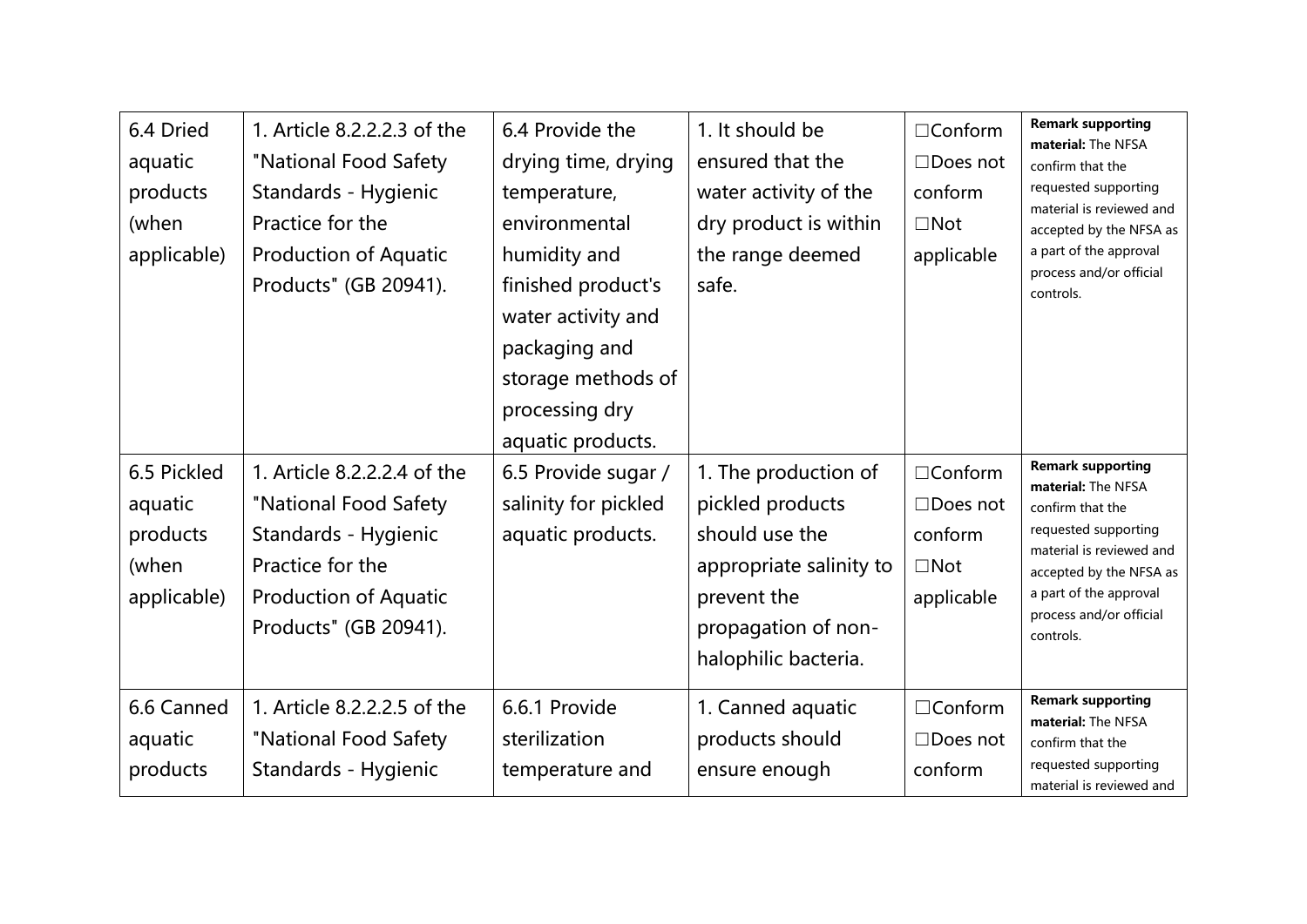| (when<br>applicable) | Practice for the<br><b>Production of Aquatic</b><br>Products" (GB 20941).                                                                                     | time requirements<br>of different<br>specifications of<br>canned aquatic<br>products, and the<br>latest sterilization /<br>temperature<br>records.<br>6.6.2 Provide heat<br>penetration and<br>heat distribution<br>reports for<br>sterilization<br>containers of<br>different<br>specifications of<br>canned aquatic<br>products. | sterilization<br>temperature and time. |                 | accepted by the NFSA as<br>a part of the approval<br>process and/or official<br>controls. |  |  |  |
|----------------------|---------------------------------------------------------------------------------------------------------------------------------------------------------------|------------------------------------------------------------------------------------------------------------------------------------------------------------------------------------------------------------------------------------------------------------------------------------------------------------------------------------|----------------------------------------|-----------------|-------------------------------------------------------------------------------------------|--|--|--|
| 7.1                  | 7. Cleaning and disinfection<br><b>Remark supporting</b><br>1. Article 8.2.1 of the<br>7.1 Provide<br>1. Cleaning and<br>$\Box$ Conform<br>material: The NFSA |                                                                                                                                                                                                                                                                                                                                    |                                        |                 |                                                                                           |  |  |  |
| Cleaning             | "National Food Safety                                                                                                                                         | cleaning and                                                                                                                                                                                                                                                                                                                       | disinfection measures                  | $\Box$ Does not | confirm that the<br>requested supporting                                                  |  |  |  |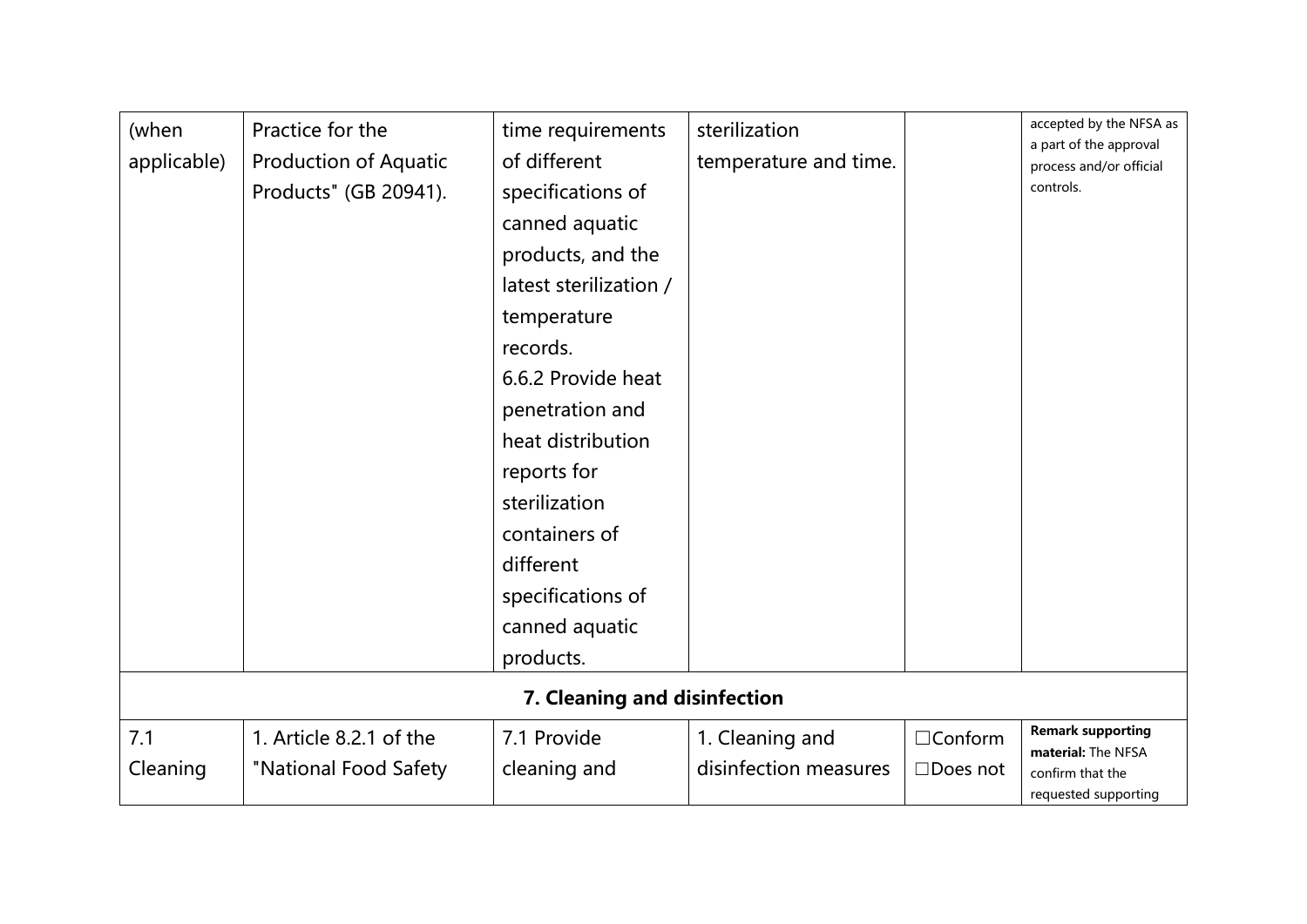| and<br>disinfection                                           | Standards - General<br><b>Hygiene Practice for Food</b><br>Production" (GB14881).<br>2. Article 8.2.1 of the<br>"National Food Safety<br>Standards - Hygienic<br>Practice for the<br><b>Production of Aquatic</b><br>Products" (GB 20941). | disinfection<br>measures, including<br>methods and<br>frequency of<br>cleaning and<br>disinfection, as well<br>as validation of<br>cleaning and<br>disinfection effect.                                                                  | should be able to<br>eliminate cross-<br>contamination and be<br>in line with health<br>requirements.                                                                                                                                                                   | conform                                      | material is reviewed and<br>accepted by the NFSA as<br>a part of the approval<br>process and/or official<br>controls.                                                                                               |
|---------------------------------------------------------------|--------------------------------------------------------------------------------------------------------------------------------------------------------------------------------------------------------------------------------------------|------------------------------------------------------------------------------------------------------------------------------------------------------------------------------------------------------------------------------------------|-------------------------------------------------------------------------------------------------------------------------------------------------------------------------------------------------------------------------------------------------------------------------|----------------------------------------------|---------------------------------------------------------------------------------------------------------------------------------------------------------------------------------------------------------------------|
| 7.2<br>Environmen<br>tal<br>microbiolo<br>gical<br>monitoring | 1. Articles 8.2.2.1.2 and<br>8.2.2.1.3 of the "National<br>Food Safety Standards -<br>Hygienic Practice for the<br><b>Production of Aquatic</b><br>Products" (GB 20941).                                                                   | 7.2 Provide product<br>microorganism<br>monitoring plan of<br>environmental and<br>production process,<br>including<br>monitoring items,<br>frequency,<br>determination<br>criteria, and<br>corrective measures<br>for positive results. | 1. The focus of<br>monitoring should<br>cover areas where<br>microorganisms can<br>easily hide and breed.<br>2. Sampling point<br>setting. Add<br>necessary sampling<br>points to the<br>monitoring plan in<br>case of major<br>maintenance,<br>construction activities | $\Box$ Conform<br>$\Box$ Does not<br>conform | <b>Remark supporting</b><br>material: The NFSA<br>confirm that the<br>requested supporting<br>material is reviewed and<br>accepted by the NFSA as<br>a part of the approval<br>process and/or official<br>controls. |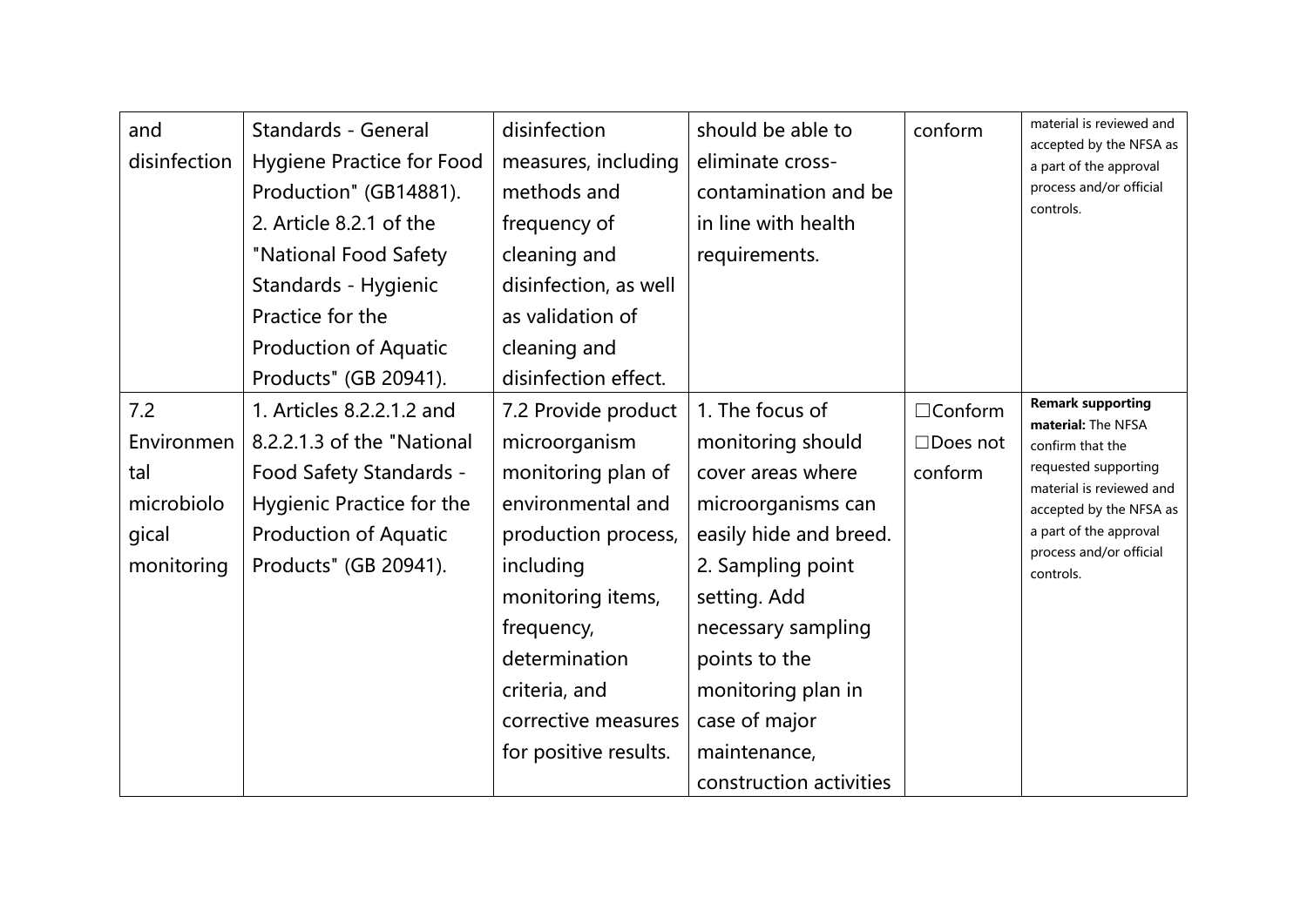|             |                              |                      | or poor sanitation.                                |                 |                                                     |
|-------------|------------------------------|----------------------|----------------------------------------------------|-----------------|-----------------------------------------------------|
|             |                              |                      | 3. Whether to adjust                               |                 |                                                     |
|             |                              |                      | the frequency of                                   |                 |                                                     |
|             |                              |                      | implementation of the                              |                 |                                                     |
|             |                              |                      | environmental                                      |                 |                                                     |
|             |                              |                      | monitoring plan                                    |                 |                                                     |
|             |                              |                      | based on the test                                  |                 |                                                     |
|             |                              |                      | results and pollution                              |                 |                                                     |
|             |                              |                      | risks severity.                                    |                 |                                                     |
|             |                              |                      | 4. Corrective                                      |                 |                                                     |
|             |                              |                      | measures of positive                               |                 |                                                     |
|             |                              |                      | results.                                           |                 |                                                     |
|             |                              |                      | 8. Control of chemicals, wastes, pests and rodents |                 |                                                     |
| 8.1 Control | 1. Article 8.3 of the        | 8.1 Briefly describe | 1. Prevent the used                                | $\Box$ Conform  | <b>Remark supporting</b>                            |
| of          | "National Food Safety        | the use and storage  | chemicals from                                     | $\Box$ Does not | material: The NFSA<br>confirm that the              |
| chemicals   | <b>Standards - General</b>   | requirements for     | contaminating the                                  | conform         | requested supporting                                |
|             | <b>Hygienic Practice for</b> | chemicals.           | product.                                           | $\Box$ Not      | material is reviewed and<br>accepted by the NFSA as |
|             | <b>Food Production"</b>      |                      |                                                    | applicable      | a part of the approval                              |
|             | (GB14881-2013).              |                      |                                                    |                 | process and/or official<br>controls.                |
|             | 2. Article 8.3 of the        |                      |                                                    |                 |                                                     |
|             | "Hygienic Practice for the   |                      |                                                    |                 |                                                     |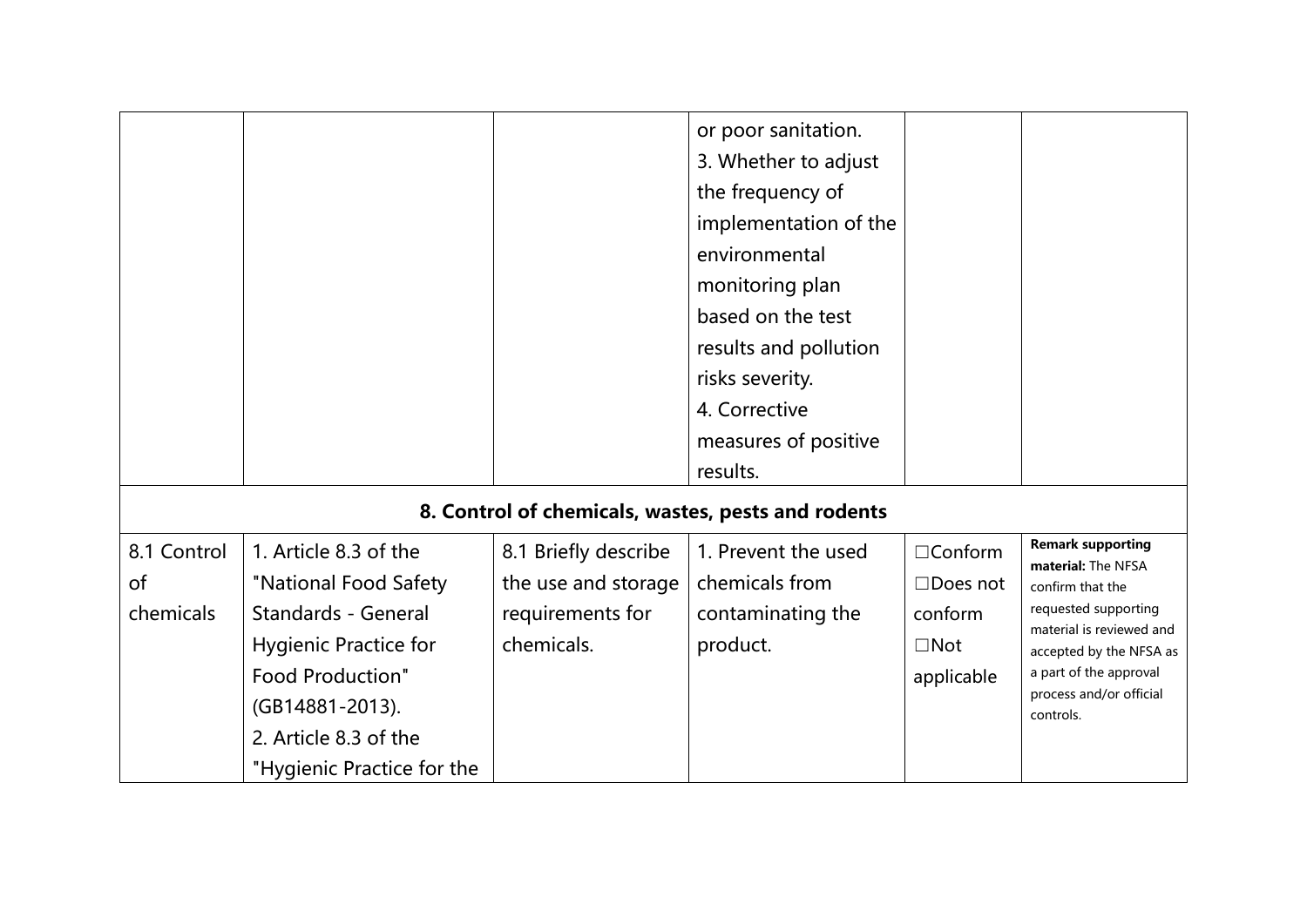|                             | <b>Production of Aquatic</b><br>Products" (GB 20941).                                                                                                 |                                                                                                                                                                                                                                           |                                                                                                                                                                                                                                                    |                                              |                                                                                                                                                                                                                     |
|-----------------------------|-------------------------------------------------------------------------------------------------------------------------------------------------------|-------------------------------------------------------------------------------------------------------------------------------------------------------------------------------------------------------------------------------------------|----------------------------------------------------------------------------------------------------------------------------------------------------------------------------------------------------------------------------------------------------|----------------------------------------------|---------------------------------------------------------------------------------------------------------------------------------------------------------------------------------------------------------------------|
| 8.2 Waste<br>Manageme<br>nt | 1. Article 8.1.4 of the<br>"National Food Safety<br>Standards - Hygienic<br>Practice for the<br><b>Production of Aquatic</b><br>Products" (GB 20941). | 8.2.1 Provide<br>distinguishing<br>identification<br>pictures of edible<br>product containers<br>and waste storage<br>containers in the<br>workshop.<br>8.2.2 Briefly<br>describe the<br>requirements of<br>waste disposal<br>procedures. | 1. The edible product<br>containers, waste<br>storage containers of<br>the workshop should<br>be clearly marked and<br>distinguished.<br>2. Waste should be<br>stored separately and<br>disposed of timely to<br>avoid pollution to<br>production. | $\Box$ Conform<br>$\Box$ Does not<br>conform | <b>Remark supporting</b><br>material: The NFSA<br>confirm that the<br>requested supporting<br>material is reviewed and<br>accepted by the NFSA as<br>a part of the approval<br>process and/or official<br>controls. |
| 8.3 Control                 | 1. Article 6.4 of the                                                                                                                                 | 8.3 Provide pest                                                                                                                                                                                                                          | 1. Shall avoid pests                                                                                                                                                                                                                               | $\Box$ Conform                               | <b>Remark supporting</b><br>material: The NFSA                                                                                                                                                                      |
| of pests                    | "National Food Safety                                                                                                                                 | control methods                                                                                                                                                                                                                           | and rodents from                                                                                                                                                                                                                                   | $\Box$ Does not                              | confirm that the                                                                                                                                                                                                    |
| and                         | <b>Standards - General</b>                                                                                                                            | and distribution                                                                                                                                                                                                                          | affecting safety and                                                                                                                                                                                                                               | conform                                      | requested supporting<br>material is reviewed and                                                                                                                                                                    |
| rodents                     | <b>Hygienic Practice for</b>                                                                                                                          | layout plan. If this                                                                                                                                                                                                                      | health of the                                                                                                                                                                                                                                      |                                              | accepted by the NFSA as                                                                                                                                                                                             |
|                             | <b>Food Production"</b>                                                                                                                               | is undertaken by                                                                                                                                                                                                                          | production.                                                                                                                                                                                                                                        |                                              | a part of the approval                                                                                                                                                                                              |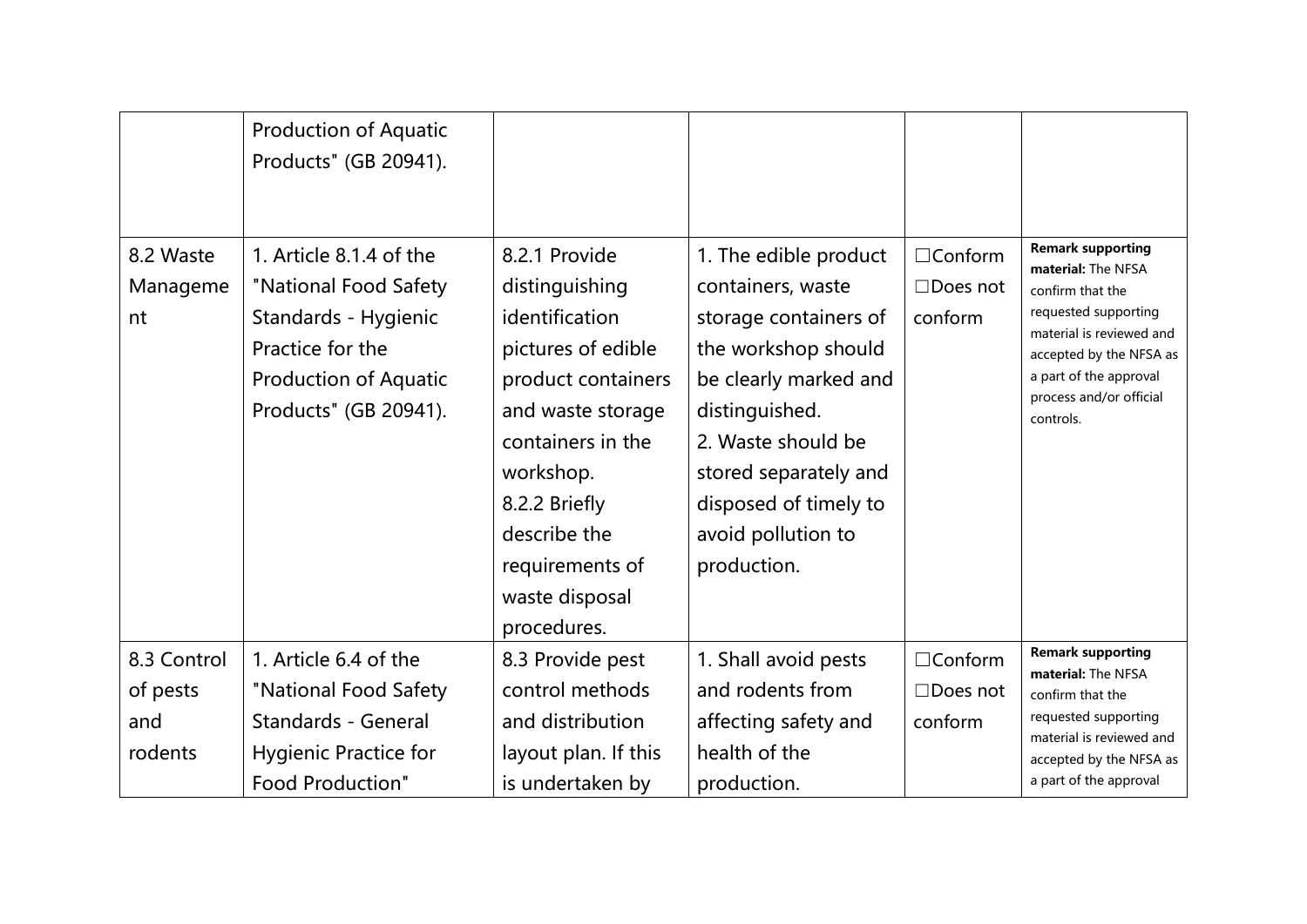|                                                | (GB14881)                                                                                                                                                                                                                                                           | third party, please<br>provide<br>qualification of the<br>third party.                                                                                                                                               |                                                                                                                                                                                                                           |                                              | process and/or official<br>controls.                                                                                                                                                                                |  |  |
|------------------------------------------------|---------------------------------------------------------------------------------------------------------------------------------------------------------------------------------------------------------------------------------------------------------------------|----------------------------------------------------------------------------------------------------------------------------------------------------------------------------------------------------------------------|---------------------------------------------------------------------------------------------------------------------------------------------------------------------------------------------------------------------------|----------------------------------------------|---------------------------------------------------------------------------------------------------------------------------------------------------------------------------------------------------------------------|--|--|
|                                                |                                                                                                                                                                                                                                                                     | 9. Product traceability                                                                                                                                                                                              |                                                                                                                                                                                                                           |                                              |                                                                                                                                                                                                                     |  |  |
| 9<br>Traceability<br>and recall<br>of products | 1. Article 11 of the<br>"National Food Safety<br><b>Standards - General</b><br><b>Hygienic Practice for</b><br><b>Food Production"</b><br>(GB14881).<br>2. Article 11 of the<br>"Hygienic Practice for the<br><b>Production of Aquatic</b><br>Products" (GB 20941). | 9. Briefly describe<br>the product<br>traceability<br>procedure and take<br>the lot numbers of<br>a batch of finished<br>product as an<br>example to explain<br>how to trace<br>finished product to<br>raw material. | 1. Traceability<br>procedures should be<br>established to achieve<br>bidirectional<br>traceability of the<br>whole chain of raw<br>materials, production<br>and processing<br>processes, as well as<br>finished products. | $\Box$ Conform<br>$\Box$ Does not<br>conform | <b>Remark supporting</b><br>material: The NFSA<br>confirm that the<br>requested supporting<br>material is reviewed and<br>accepted by the NFSA as<br>a part of the approval<br>process and/or official<br>controls. |  |  |
| 10. Management and training of personnel       |                                                                                                                                                                                                                                                                     |                                                                                                                                                                                                                      |                                                                                                                                                                                                                           |                                              |                                                                                                                                                                                                                     |  |  |
| 10.1<br>Personnel                              | 1. Article 6.3 of the                                                                                                                                                                                                                                               | 10.1 Provide pre-                                                                                                                                                                                                    | 1. The employees<br>must have medical                                                                                                                                                                                     | $\Box$ Conform<br>⊠Does not                  | <b>Remark supporting</b><br>material: The NFSA                                                                                                                                                                      |  |  |
| health and<br>hygiene                          | "National Food Safety<br><b>Standards - General</b><br><b>Hygienic Practice for</b>                                                                                                                                                                                 | employment health<br>management and<br>medical                                                                                                                                                                       | examination and be<br>certified to be fit for                                                                                                                                                                             | conform                                      | confirm that the<br>requested supporting<br>material is reviewed and<br>accepted by the NFSA as                                                                                                                     |  |  |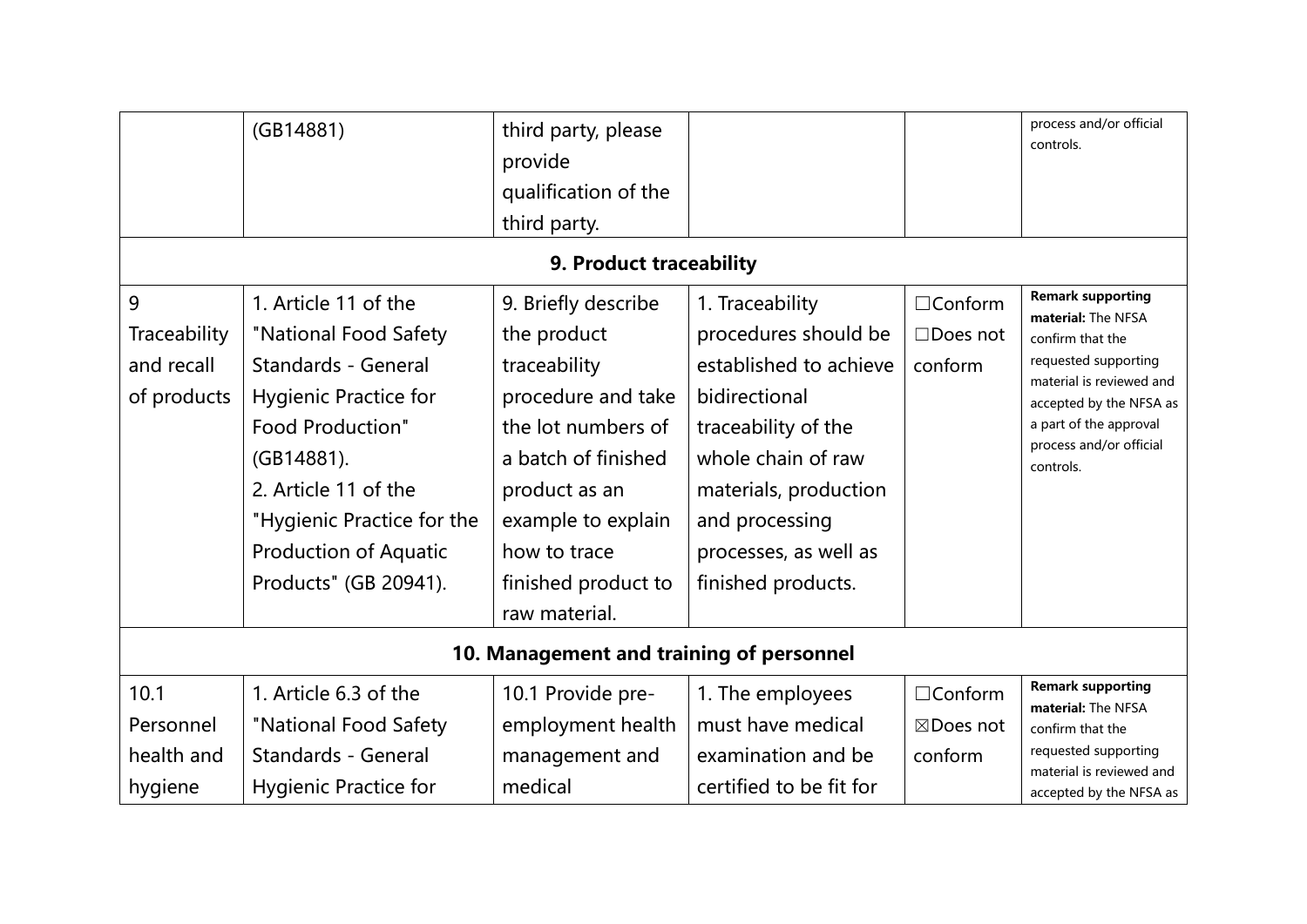| manageme<br>nt | Food Production"<br>(GB14881).<br>2. Article 6.3 of the<br>"National Food Safety<br>Standards - Hygienic<br>Practice for the<br><b>Production of Aquatic</b><br>Products" (GB20941). | examination<br>requirements for<br>employees. | the work in food<br>processing enterprise<br>prior to employment.<br>2. Employees should<br>take regular medical<br>examination and the<br>records shall be kept |  | a part of the approval<br>process and/or official<br>controls.<br>Remark key points 1.<br>and 2.: The company<br>conform to the<br>following: Regulation<br>(EC) No 852/2004,<br>Annex II, Chapter VIII:<br>Every person working in<br>a food-handling area is<br>to maintain a high<br>degree of personal<br>cleanliness and is to<br>wear suitable, clean and,<br>where necessary,<br>protective clothing.<br>2. No person suffering<br>from, or being a carrier<br>of a disease likely to be<br>transmitted through<br>food or afflicted, for<br>example, with infected<br>wounds, skin infections,<br>sores or diarrhoea is to<br>be permitted to handle<br>food or enter any food-<br>handling area in any<br>capacity if there is any<br>likelihood of direct or<br>indirect contamination. |
|----------------|--------------------------------------------------------------------------------------------------------------------------------------------------------------------------------------|-----------------------------------------------|------------------------------------------------------------------------------------------------------------------------------------------------------------------|--|---------------------------------------------------------------------------------------------------------------------------------------------------------------------------------------------------------------------------------------------------------------------------------------------------------------------------------------------------------------------------------------------------------------------------------------------------------------------------------------------------------------------------------------------------------------------------------------------------------------------------------------------------------------------------------------------------------------------------------------------------------------------------------------------------|
|----------------|--------------------------------------------------------------------------------------------------------------------------------------------------------------------------------------|-----------------------------------------------|------------------------------------------------------------------------------------------------------------------------------------------------------------------|--|---------------------------------------------------------------------------------------------------------------------------------------------------------------------------------------------------------------------------------------------------------------------------------------------------------------------------------------------------------------------------------------------------------------------------------------------------------------------------------------------------------------------------------------------------------------------------------------------------------------------------------------------------------------------------------------------------------------------------------------------------------------------------------------------------|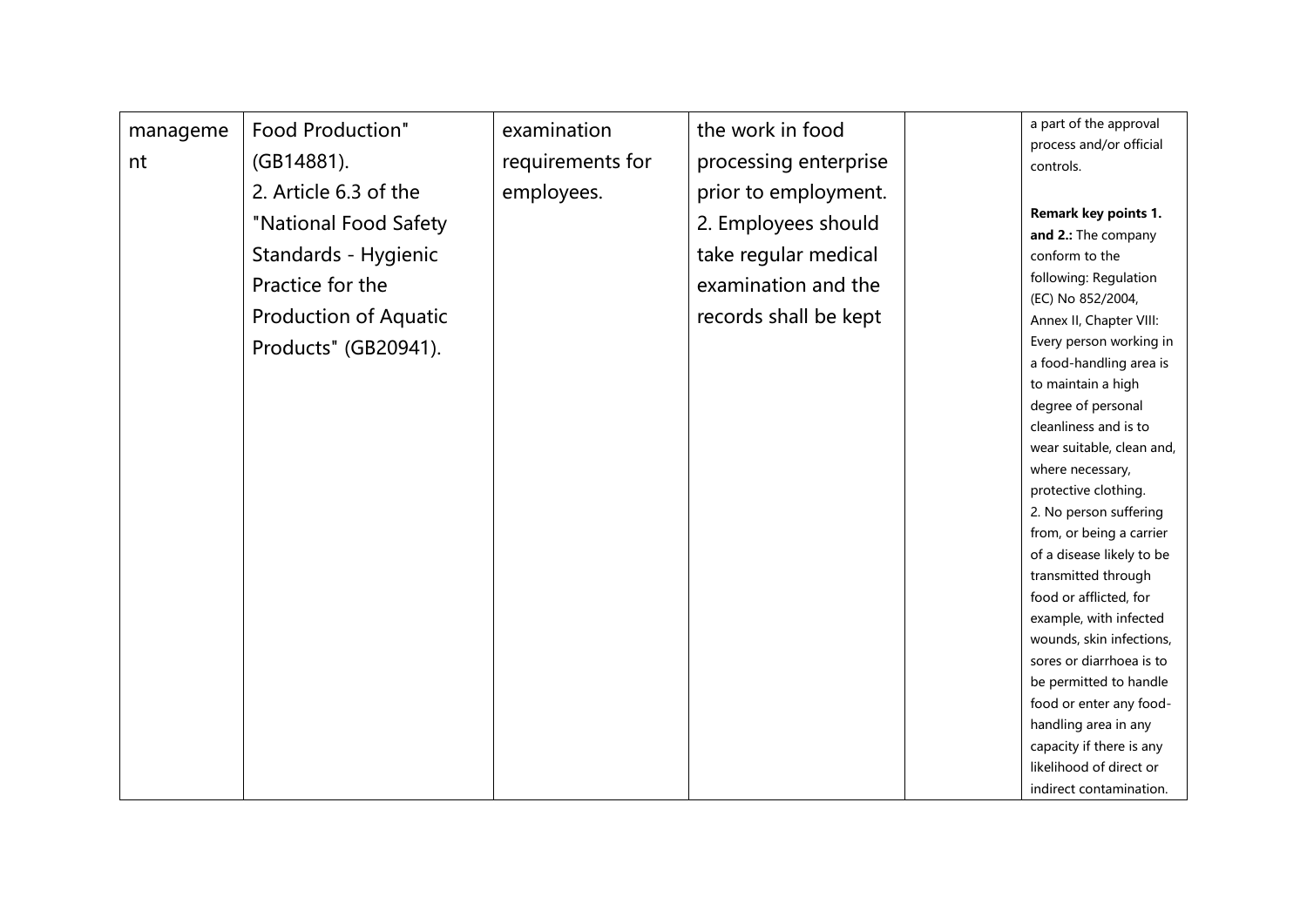| 10.2<br>Personnel<br>training | 1. Article 12 of the<br>"National Food Safety<br><b>Standards - General</b><br><b>Hygienic Practice for</b><br><b>Food Production"</b><br>(GB14881).<br>2. Article 12 of the<br>"National Food Safety<br>Standards - Hygienic<br>Practice for the<br><b>Production of Aquatic</b><br>Products" (GB20941). | 10.2 Provide annual<br>training plan,<br>contents,<br>assessment and<br>records of<br>employees.<br>11. Self-checking and self-control | 1. The training should<br>cover the<br>memoranda,<br>agreements and<br>protocols on the<br>inspection and<br>quarantine of aquatic<br>products exported to<br>China, Chinese<br>regulations and<br>standards, etc. | $\Box$ Conform<br>$\Box$ Does not<br>conform | Any person so affected<br>and employed in a food<br>business and who is<br>likely to come into<br>contact with food is to<br>report immediately the<br>illness or symptoms, and<br>if possible their causes,<br>to the food business<br>operator.<br><b>Remark supporting</b><br>material: The NFSA<br>confirm that the<br>requested supporting<br>material is reviewed and<br>accepted by the NFSA as<br>a part of the approval<br>process and/or official<br>controls. |
|-------------------------------|-----------------------------------------------------------------------------------------------------------------------------------------------------------------------------------------------------------------------------------------------------------------------------------------------------------|----------------------------------------------------------------------------------------------------------------------------------------|--------------------------------------------------------------------------------------------------------------------------------------------------------------------------------------------------------------------|----------------------------------------------|--------------------------------------------------------------------------------------------------------------------------------------------------------------------------------------------------------------------------------------------------------------------------------------------------------------------------------------------------------------------------------------------------------------------------------------------------------------------------|
| 11.                           | 1. Article 9 of the                                                                                                                                                                                                                                                                                       | 11.1 Provide items,                                                                                                                    | 1. The items of                                                                                                                                                                                                    | $\Box$ Conform                               | <b>Remark supporting</b><br>material: The NFSA                                                                                                                                                                                                                                                                                                                                                                                                                           |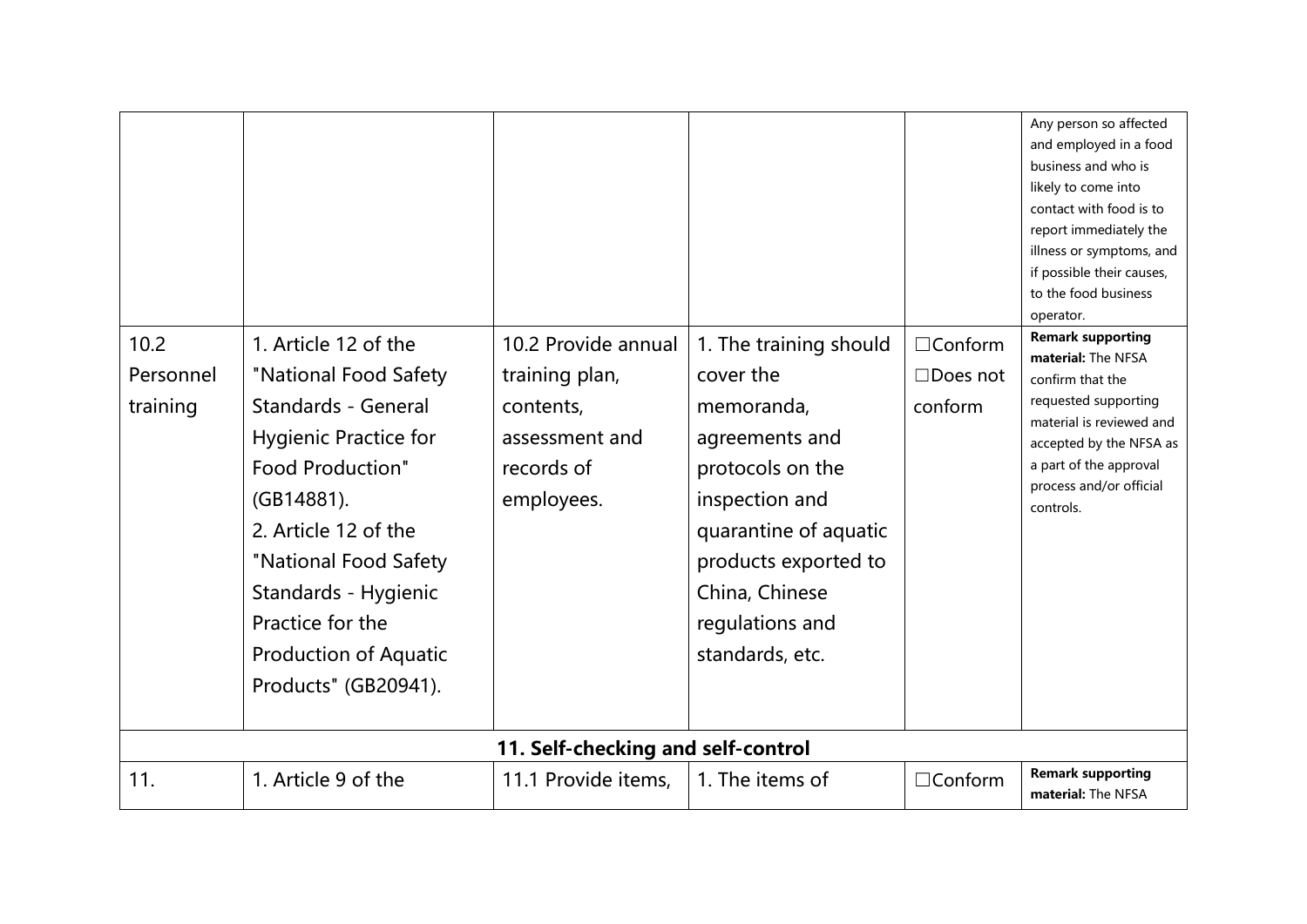| Inspection<br>for finished<br>product | "National Food Safety<br><b>Standards - General</b><br><b>Hygienic Practice for</b><br>Food Production"<br>(GB14881).<br>2. Article 9 of the<br>"National Food Safety<br>Standards - Hygienic<br>Practice for the<br><b>Production of Aquatic</b><br>Products" (GB20941).<br>3. "National Food Safety<br>Standards - Fresh and<br>Frozen Animal Aquatic<br>Products" (GB 2733).<br>4. "National Food Safety<br>Standards - Animal<br><b>Aquatic Products" (GB</b><br>10136).<br>5. "National Food Safety | indicators,<br>inspection methods<br>and frequency of<br>finished product<br>inspection.<br>11.2 Enterprise has<br>its own laboratory<br>and shall submit<br>certificate of its<br>laboratory capacity<br>and qualification;<br>enterprise entrusts<br>to third-party for<br>the laboratory and<br>shall provide<br>entrusted<br>laboratory<br>qualifications. | finished product<br>inspection meet the<br>requirements of<br>Chinese EU standards. | $\Box$ Does not<br>conform | confirm that the<br>requested supporting<br>material is reviewed and<br>accepted by the NFSA as<br>a part of the approval<br>process and/or official<br>controls. |
|---------------------------------------|----------------------------------------------------------------------------------------------------------------------------------------------------------------------------------------------------------------------------------------------------------------------------------------------------------------------------------------------------------------------------------------------------------------------------------------------------------------------------------------------------------|----------------------------------------------------------------------------------------------------------------------------------------------------------------------------------------------------------------------------------------------------------------------------------------------------------------------------------------------------------------|-------------------------------------------------------------------------------------|----------------------------|-------------------------------------------------------------------------------------------------------------------------------------------------------------------|
|                                       | Standards - Aquatic<br>Condiments" (GB 10133).                                                                                                                                                                                                                                                                                                                                                                                                                                                           |                                                                                                                                                                                                                                                                                                                                                                |                                                                                     |                            |                                                                                                                                                                   |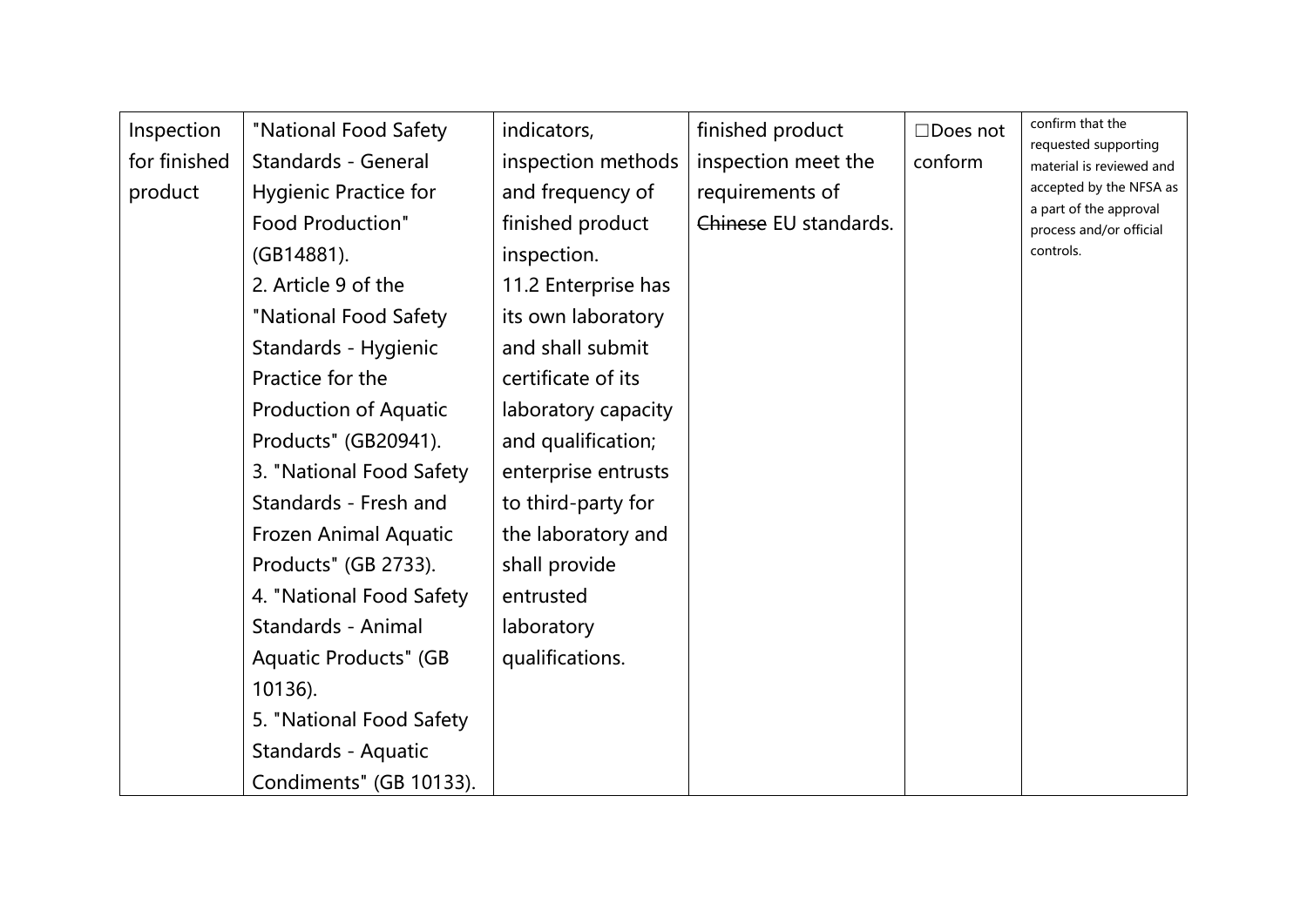| 6. "National Food Safety |  |  |
|--------------------------|--|--|
| Standards - Algae and    |  |  |
| their products" (GB      |  |  |
| 19643).                  |  |  |
| 7. "National Food Safety |  |  |
| Standards - Standard for |  |  |
| Uses of Food Additives"  |  |  |
| (GB 2760).               |  |  |
| 8. "National Food Safety |  |  |
| Standards - Limits for   |  |  |
| Mycotoxins in Food" (GB  |  |  |
| $2761$ ).                |  |  |
| 9. "National Food Safety |  |  |
| Standards - Limits for   |  |  |
| Contaminants in Food"    |  |  |
| (GB 2762).               |  |  |
| 10. National Food Safety |  |  |
| Standards - Maximum      |  |  |
| Residue Limits for       |  |  |
| Pesticides in Food (GB   |  |  |
| 2763).                   |  |  |
| "National Food Safety    |  |  |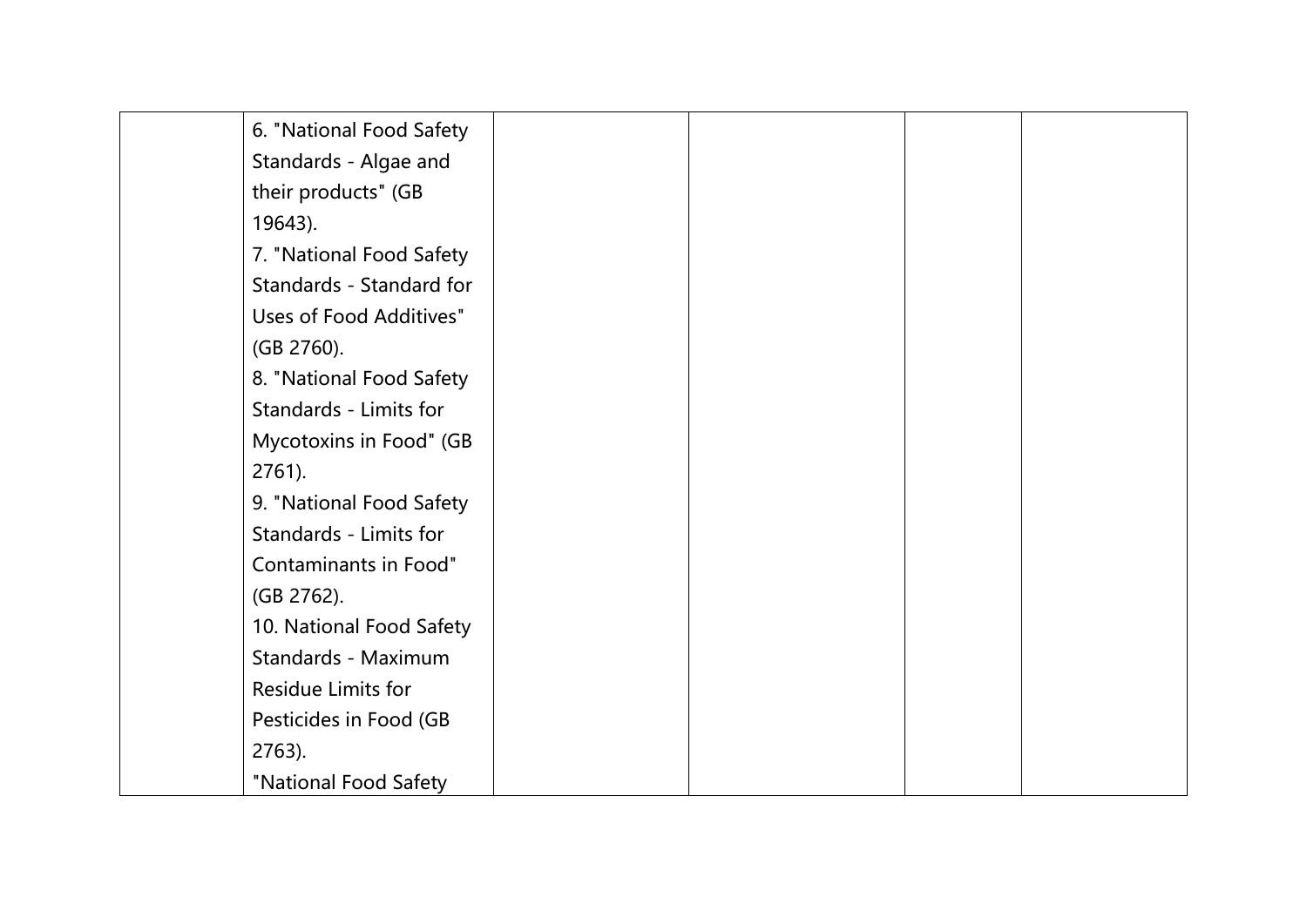|               | Standards - Standard for       |                         |                         |                 |  |  |  |  |
|---------------|--------------------------------|-------------------------|-------------------------|-----------------|--|--|--|--|
|               | Limited Concentration of       |                         |                         |                 |  |  |  |  |
|               | Radioactive Materials in       |                         |                         |                 |  |  |  |  |
|               | Food" (GB 14882).              |                         |                         |                 |  |  |  |  |
|               | "National Food Safety          |                         |                         |                 |  |  |  |  |
|               | <b>Standards - Dried Sea</b>   |                         |                         |                 |  |  |  |  |
|               | Cucumber" (GB 31602).          |                         |                         |                 |  |  |  |  |
| 12. Statement |                                |                         |                         |                 |  |  |  |  |
| 12.1          | 1. Article VIII, Article IX of | 12.1 Fill out the       | It should be signed by  | $\Box$ Conform  |  |  |  |  |
| Enterprise    | the "Regulations of the        | "Application for        | legal representative    | $\Box$ Does not |  |  |  |  |
| Statement     | People's Republic of           | Registration of         | and stamped with        | conform         |  |  |  |  |
|               | China on the Registration      | Overseas                | seal of the enterprise. |                 |  |  |  |  |
|               | of Overseas                    | Manufacturers of        |                         |                 |  |  |  |  |
|               | Manufacturers of               | <b>Imported Aquatic</b> |                         |                 |  |  |  |  |
|               | Imported Food".                | Products".              |                         |                 |  |  |  |  |
| 12.2          | 1. Article VIII, Article IX of | 12.2 Fill out the       | The signature and       | $\Box$ Conform  |  |  |  |  |
| Confirmatio   | the "Regulations of the        | "Application for        | official stamp of the   | $\Box$ Does not |  |  |  |  |
| n from        | People's Republic of           | Registration of         | competent authority     | conform         |  |  |  |  |
| competent     | China on the Registration      | Overseas                | should be provided.     |                 |  |  |  |  |
| authority     | of Overseas                    | Manufacturers of        |                         |                 |  |  |  |  |
|               | Manufacturers of               | <b>Imported Aquatic</b> |                         |                 |  |  |  |  |
|               | Imported Food".                |                         |                         |                 |  |  |  |  |